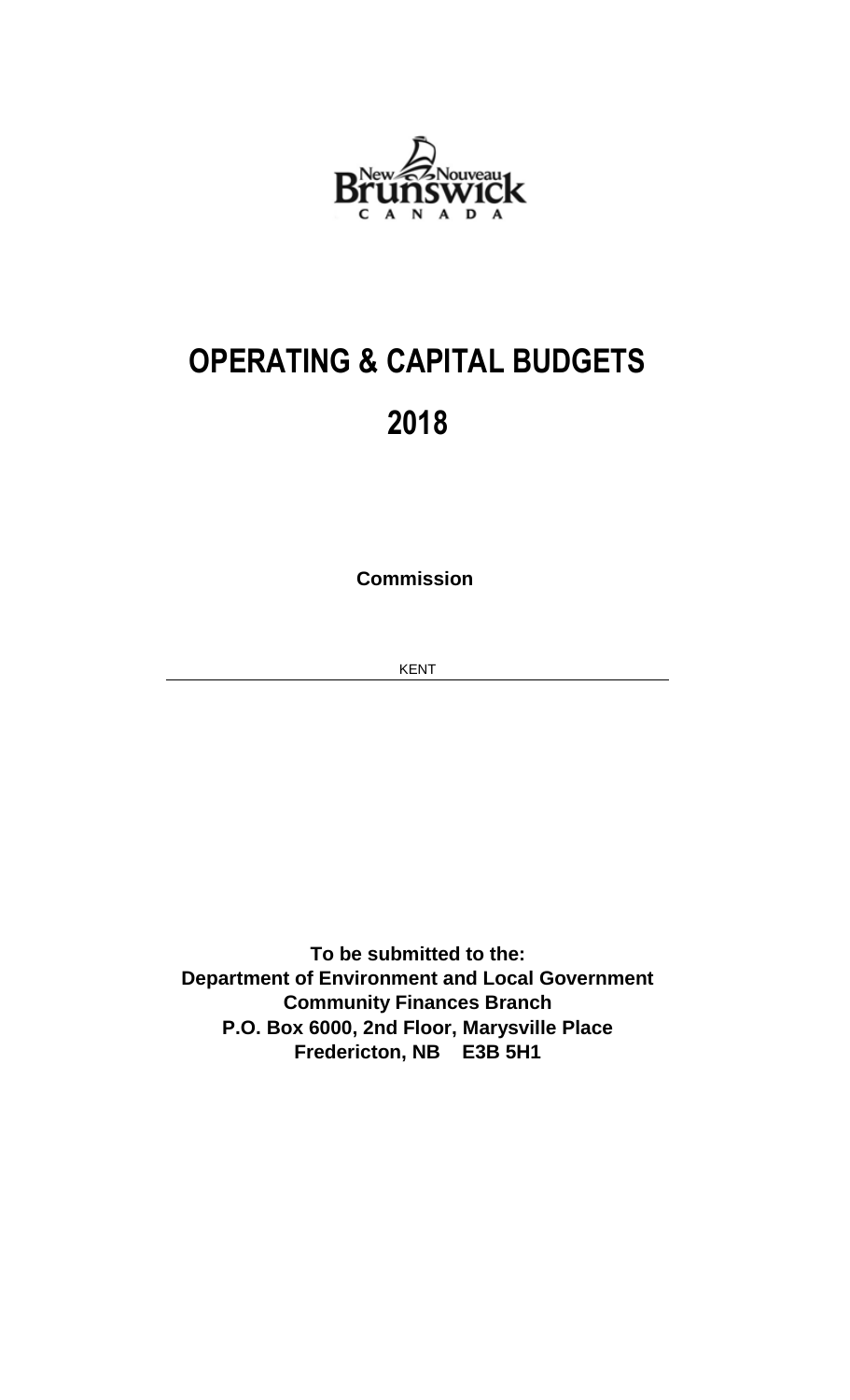### **Please note: This checklist is part of the Budget Form and must be completed, signed and returned with your budget.**

|                   | <b>Regional Service Commission Budget</b>                                                                                                                                                                                                   |  |  |  |  |  |
|-------------------|---------------------------------------------------------------------------------------------------------------------------------------------------------------------------------------------------------------------------------------------|--|--|--|--|--|
|                   | Page RSC-1 is signed and sealed                                                                                                                                                                                                             |  |  |  |  |  |
|                   | Fund Surplus' and Deficits are brought forward in accordance with paragraphs 27(7) and 27(8) of the<br>Regional Service Delivery Act                                                                                                        |  |  |  |  |  |
|                   | - Cooperative & Regional Planning Services Fund                                                                                                                                                                                             |  |  |  |  |  |
|                   | - Local Planning Services Fund                                                                                                                                                                                                              |  |  |  |  |  |
|                   | - Solid Waste Services Fund                                                                                                                                                                                                                 |  |  |  |  |  |
|                   | - Electricity Generation Facility Fund                                                                                                                                                                                                      |  |  |  |  |  |
|                   | - Other Shared Services Fund                                                                                                                                                                                                                |  |  |  |  |  |
|                   | Interest and Principal payments on long term debt are correct                                                                                                                                                                               |  |  |  |  |  |
|                   | - Cooperative & Regional Planning Services Fund                                                                                                                                                                                             |  |  |  |  |  |
|                   | - Local Planning Services Fund                                                                                                                                                                                                              |  |  |  |  |  |
|                   | - Solid Waste Services Fund                                                                                                                                                                                                                 |  |  |  |  |  |
| $\overline{\Box}$ | - Electricity Generation Facility Fund                                                                                                                                                                                                      |  |  |  |  |  |
| $\Box$            | - Other Shared Services Fund                                                                                                                                                                                                                |  |  |  |  |  |
|                   | Copies have been forwarded to member Municipalities, Rural Communities, Local Service Districts,<br>the Community Finances Branch and the respective Local Services Manager of the Department of<br><b>Environment and Local Government</b> |  |  |  |  |  |

| Confirmed by: |
|---------------|
|---------------|

Confirmed by: Paul Lang Date: November 16th 2017

Title: Executive Director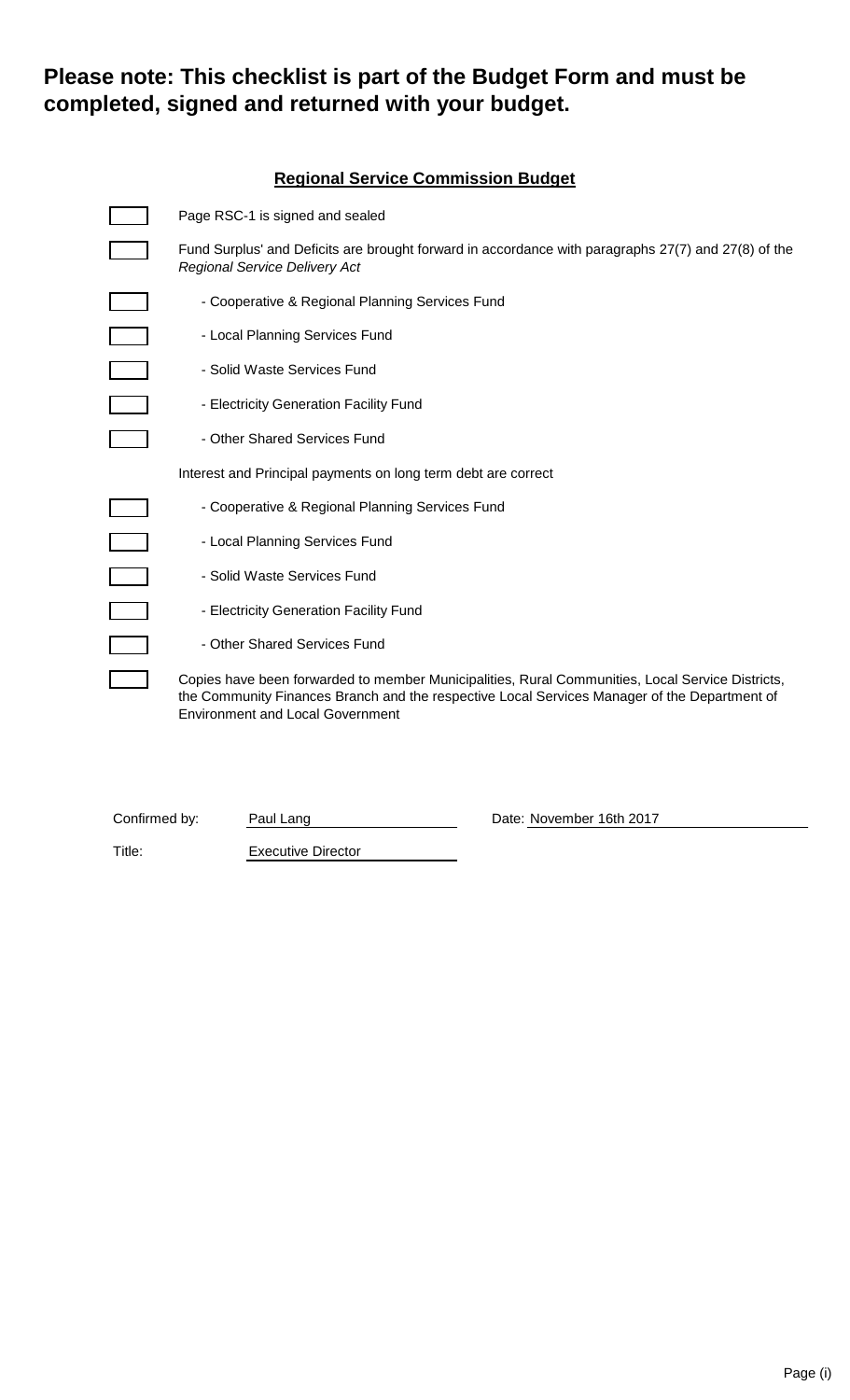| <b>REGIONAL SERVICE COMMISSION KENT</b>                                                               |                           |
|-------------------------------------------------------------------------------------------------------|---------------------------|
| 2018 REGIONAL SERVICE COMMISSION OPERATING & CAPITAL BUDGETS                                          |                           |
| <b>OPERATING BUDGET</b>                                                                               |                           |
| 1. Cooperative & Regional Planning Services Fund (from page CRP-1)                                    | \$83,796                  |
| 2. Local Planning Services Fund (from page LP-1)                                                      | \$810,592                 |
| 3. Solid Waste Services Fund (from page SW-1)                                                         | \$2,380,619               |
| 4. Electricity Generation Facility Services Fund (from page GF-1)                                     | \$0                       |
| 5. Other Shared Services Fund (from page OT-1)                                                        | \$175,599                 |
| <b>Total Regional Service Commission Operating Budget</b>                                             | \$3,450,606               |
| <b>CAPITAL BUDGET</b>                                                                                 |                           |
| 1. Total Capital Cost - Corporate Services (from page CS-1)                                           | \$                        |
| 2. Total Capital Cost - Cooperative & Regional Planning Services Fund (from page CRP-1)               | $\boldsymbol{\mathsf{S}}$ |
| 3. Total Capital Cost - Local Planning Services Fund (from page LP-1)                                 | \$                        |
| 4. Total Capital Cost - Solid Waste Services Fund (from page SW-1)                                    | \$<br>                    |
| 5. Total Capital Cost - Electricity Generation Facility Services Fund (from page GF-1)                | \$                        |
| 6. Total Capital Cost - Other Shared Services Fund (from page OT-1)                                   | \$                        |
| <b>Total Regional Service Commission Capital Budget</b>                                               |                           |
| THIS IS TO CERTIFY that on the 16th day of NOVEMBER, 2017 the Board of the REGIONAL SERVICE           |                           |
| COMMISSION OF KENT RESOLVED that the total operating budget for the                                   |                           |
| Regional Service Commission for the 2018 calendar year would consist of total Revenue of \$3,450,606, |                           |
| and total expenditures of \$3,450,606 and that the capital budget would consist of                    |                           |
| total expenditures of \$0.                                                                            |                           |
| Adopted this 16th day of November, 2017 by the Board of the REGIONAL                                  |                           |
| SERVICE COMMISSION KENT.                                                                              |                           |
|                                                                                                       |                           |
| Executed this 16th day of November, 2017 by the Executive Director of                                 |                           |
| said Commission.                                                                                      |                           |
| Chairman                                                                                              |                           |
|                                                                                                       |                           |
| <b>Executive Director</b>                                                                             |                           |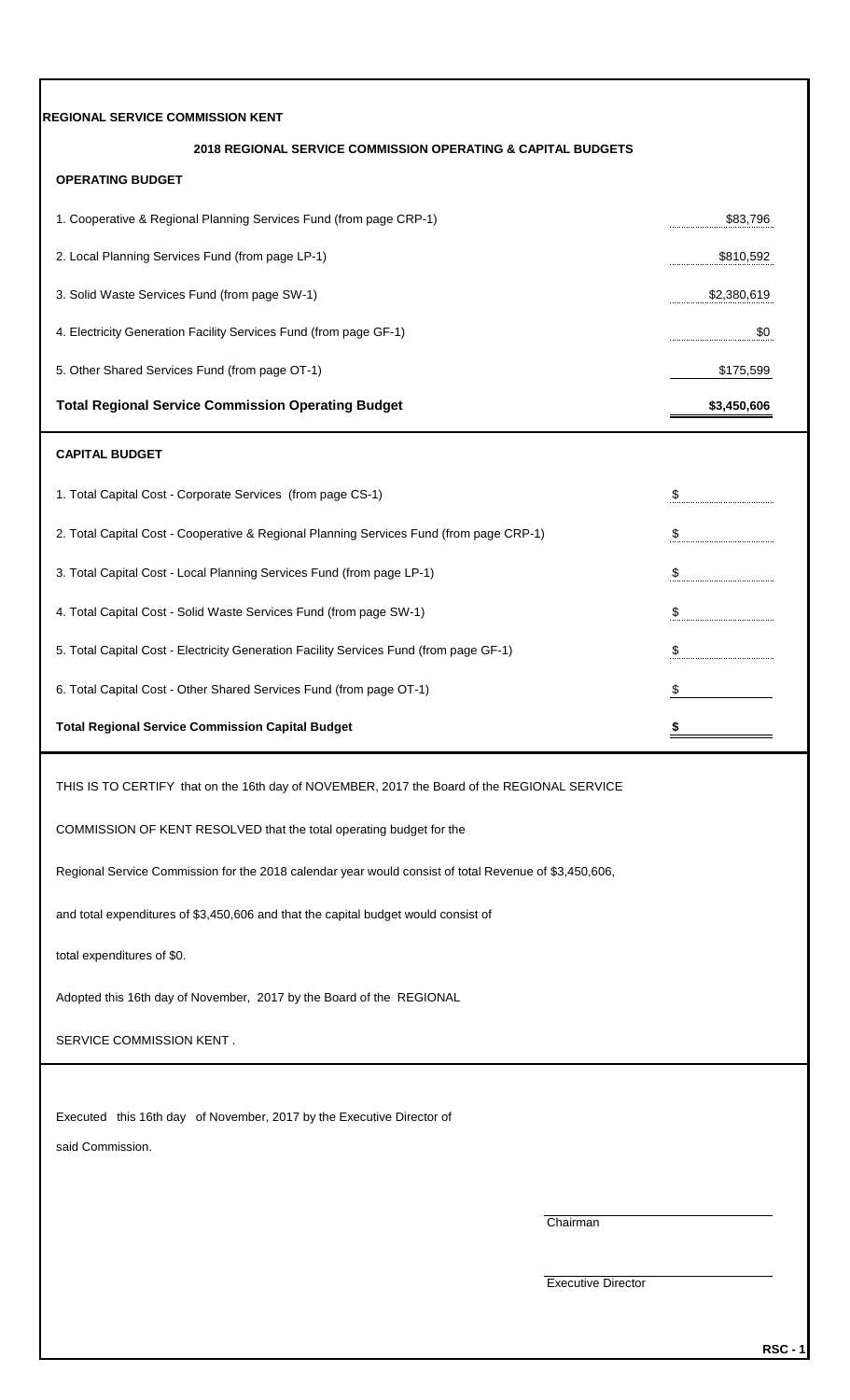#### **2018 REGIONAL SERVICE COMMISSION OPERATING BUDGET**

#### **Reconciliation of Operating Budget to PSA Budget**

|                                                                             | <b>Corporate Services</b> | Cooperative &<br><b>Regional Planning</b> | <b>Local Planning</b> | <b>Solid Waste</b>     | <b>Generation Facility</b> | <b>Other Shared</b>    |           | Amortization        | Controlled               | Other                               | <b>Transfers</b> | <b>Total</b>                |
|-----------------------------------------------------------------------------|---------------------------|-------------------------------------------|-----------------------|------------------------|----------------------------|------------------------|-----------|---------------------|--------------------------|-------------------------------------|------------------|-----------------------------|
| <b>Revenue</b>                                                              | <b>Budget</b>             | <b>Services Budget</b>                    | Services Budget       | <b>Services Budget</b> | <b>Budget</b>              | <b>Services Budget</b> | Subtotal  | <b>TCA</b><br>(Add) | <b>Entities</b><br>(Add) | (Please explain)<br>(Add /Subtract) | (Add /Subtract)  | <b>PSA</b><br><b>Budget</b> |
| Member Charges                                                              |                           | 83,796                                    | 769,056               | 997,815                |                            | 135,828                | 1986495   |                     |                          |                                     |                  | 1,986,495<br>\$             |
| Sales of services                                                           |                           |                                           | 28,000                | 1,213,076              |                            |                        | 1241076   |                     |                          |                                     |                  | \$<br>1,241,076             |
| <b>Government Transfers</b>                                                 |                           |                                           |                       |                        |                            | 39,000                 | 39000     |                     |                          |                                     |                  | 39,000<br>\$                |
| Transfers from own and other funds                                          | 287,304                   |                                           | 13,036                |                        |                            |                        | 300,340   |                     |                          |                                     | $-300,340$       |                             |
| Other transfers                                                             |                           |                                           |                       |                        |                            |                        |           |                     |                          |                                     |                  |                             |
| Interest                                                                    |                           |                                           | 500                   |                        |                            |                        | 500       |                     |                          |                                     |                  | 500                         |
| Surplus of second previous year                                             |                           |                                           |                       |                        |                            | 771                    | 771       |                     |                          |                                     |                  | 771                         |
| Other revenue                                                               | 4,296                     |                                           |                       | 169,728                |                            |                        | 174,024   |                     |                          |                                     |                  | 174,024<br>$\mathfrak{L}$   |
| <b>Total Revenue</b>                                                        | 291,600                   | 83,796                                    | 810,592               | 2,380,619              |                            | 175,599                | 3,742,206 |                     |                          |                                     | (300, 340)       | 3,441,866                   |
| <b>Expenditures</b>                                                         |                           |                                           |                       |                        |                            |                        |           |                     |                          |                                     |                  |                             |
| Governance                                                                  | 45,300                    |                                           |                       |                        |                            |                        | 45,300    |                     |                          |                                     | (45,300)         | (45, 300)                   |
| Administration                                                              | 246,300                   | 46,491                                    | 207,500               | 408,848                |                            |                        | 909,139   |                     |                          |                                     | (246, 300)       | 662,839                     |
| Regional planning                                                           |                           | 5,889                                     |                       |                        |                            |                        | 5,889     |                     |                          |                                     |                  | 5,889                       |
| Regional policing collaboration                                             |                           | 2000                                      |                       |                        |                            |                        | 2000      |                     |                          |                                     |                  | 2,000                       |
| Regional emergency measures planning                                        |                           | 21000                                     |                       |                        |                            |                        | 21000     |                     |                          |                                     |                  | 21,000                      |
| Regional sport, recreation & culture infrastructure planning & cost-sharing |                           | $\mathbf 0$                               |                       |                        |                            |                        |           |                     |                          |                                     |                  |                             |
| Other services provided to all members                                      |                           |                                           |                       |                        |                            | 186296                 | 186296    |                     |                          |                                     |                  | 186,296                     |
| Planning and building inspection services                                   |                           |                                           | 582600                |                        |                            |                        | 582600    | 6326                |                          | 76223                               |                  | 665,149                     |
| Operations - Solid Waste Service                                            |                           |                                           |                       | 1889410                |                            |                        | 1889410   |                     |                          |                                     |                  | 1,889,410                   |
| <b>Financial Services</b>                                                   |                           |                                           | 1500                  |                        |                            |                        | 1500      |                     |                          |                                     |                  | 1,500                       |
| - Interest                                                                  |                           |                                           |                       |                        |                            |                        |           |                     |                          |                                     |                  |                             |
| - Other Financing Charges                                                   |                           |                                           |                       |                        |                            |                        |           |                     |                          |                                     |                  |                             |
| - Transfer to the Capital Fund - Debt Repayment                             |                           |                                           |                       |                        |                            |                        |           |                     |                          |                                     |                  |                             |
| - Transfer to the Capital Fund - Asset Acquisition                          |                           |                                           |                       |                        |                            |                        |           |                     |                          |                                     |                  |                             |
| - Transfer to the Capital Reserve                                           |                           |                                           |                       |                        |                            |                        |           |                     |                          |                                     |                  |                             |
| - Transfer to the Operating Reserve                                         |                           |                                           |                       |                        |                            |                        |           |                     |                          |                                     |                  |                             |
| Closure & Post-closure expense                                              |                           |                                           |                       |                        |                            |                        |           |                     |                          |                                     |                  |                             |
| Second previous year deficit                                                |                           | 8416                                      | 18992                 | 82361                  |                            |                        | 109769    |                     |                          |                                     |                  | 109,769                     |
| Other Fiscal services                                                       |                           |                                           |                       |                        |                            |                        |           |                     |                          |                                     |                  |                             |
| <b>Total Expenditure</b>                                                    | 291,600                   | 83,796                                    | 810,592               | 2,380,619              |                            | 186,296                | 3,752,903 | 6,326               |                          | 76,223                              | (291, 600)       | 3,498,552                   |
| <b>Surplus (Deficit)</b>                                                    |                           |                                           |                       |                        |                            |                        |           |                     |                          |                                     |                  | (56, 686)                   |

RSC-PSA **RSC-PSA**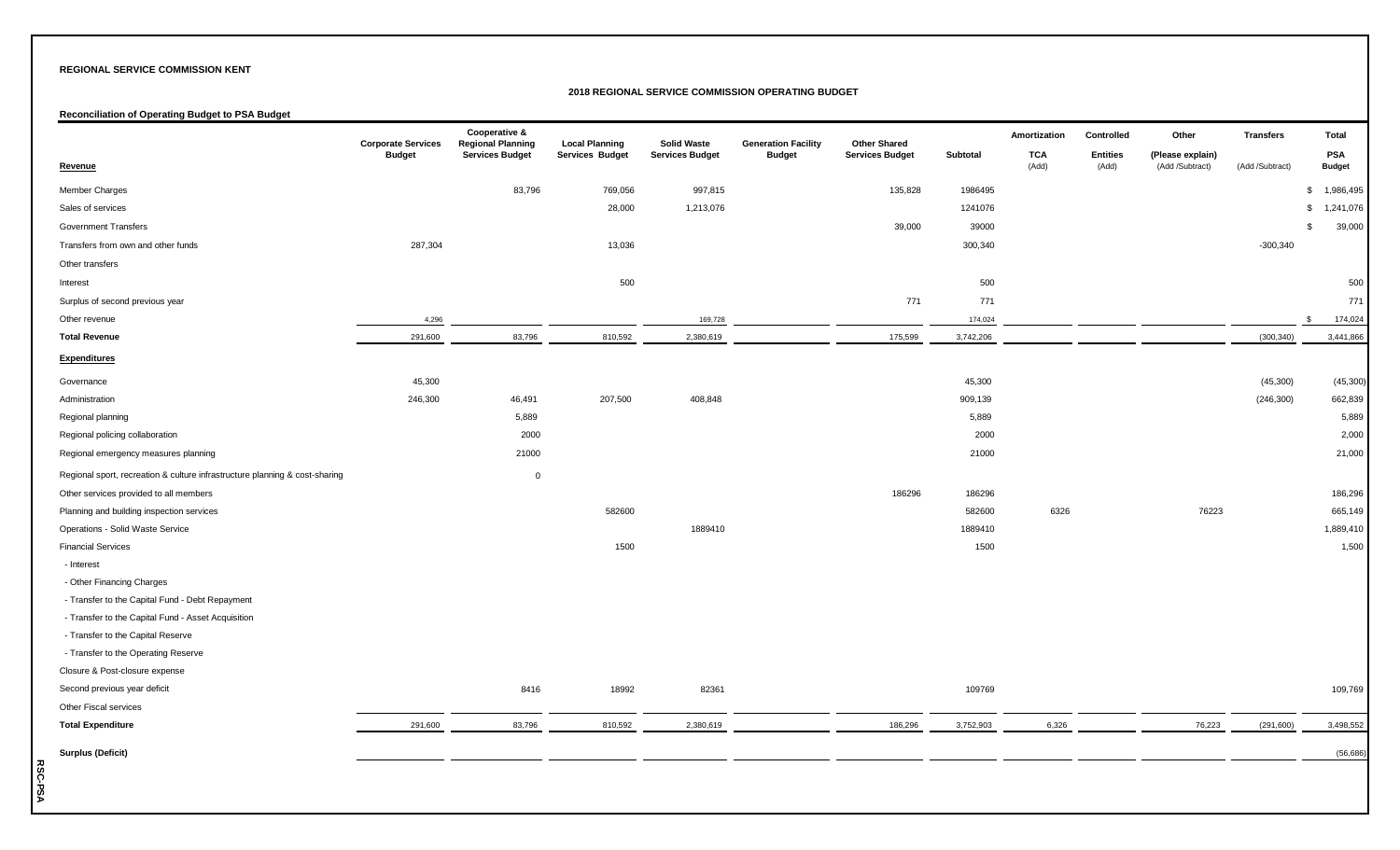### **2018 CORPORATE SERVICES OPERATING & CAPITAL BUDGETS**

### **OPERATING BUDGET**

| 1. Total Corporate Services Budget (from page CS-4)      | \$287.304<br>. |
|----------------------------------------------------------|----------------|
| 2. Less: Revenue from other sources (from page CS-2)     | \$4,296        |
| Net Budget to be allocated to other funds:               | \$291,600      |
| Cooperative & Regional Planning Services (to page CRP-3) | \$46,491<br>   |
| Local Planning Services (to page LP-3)                   | \$103,200<br>  |
| Solid Waste Services (to page SW-3)                      | \$131,848<br>  |
| Electricity Generation Facility Services (to page GF-3)  | S<br>          |
| Other Shared Services (to page OT-3)                     | \$5,765        |
| <b>Total Allocation</b>                                  | \$287,304.00   |

### **CAPITAL BUDGET**

| Total Capital Cost - Corporate Services (from page CS-Capital) |  |
|----------------------------------------------------------------|--|
| Less: Total sources of funds                                   |  |
| Total Long-term borrowing                                      |  |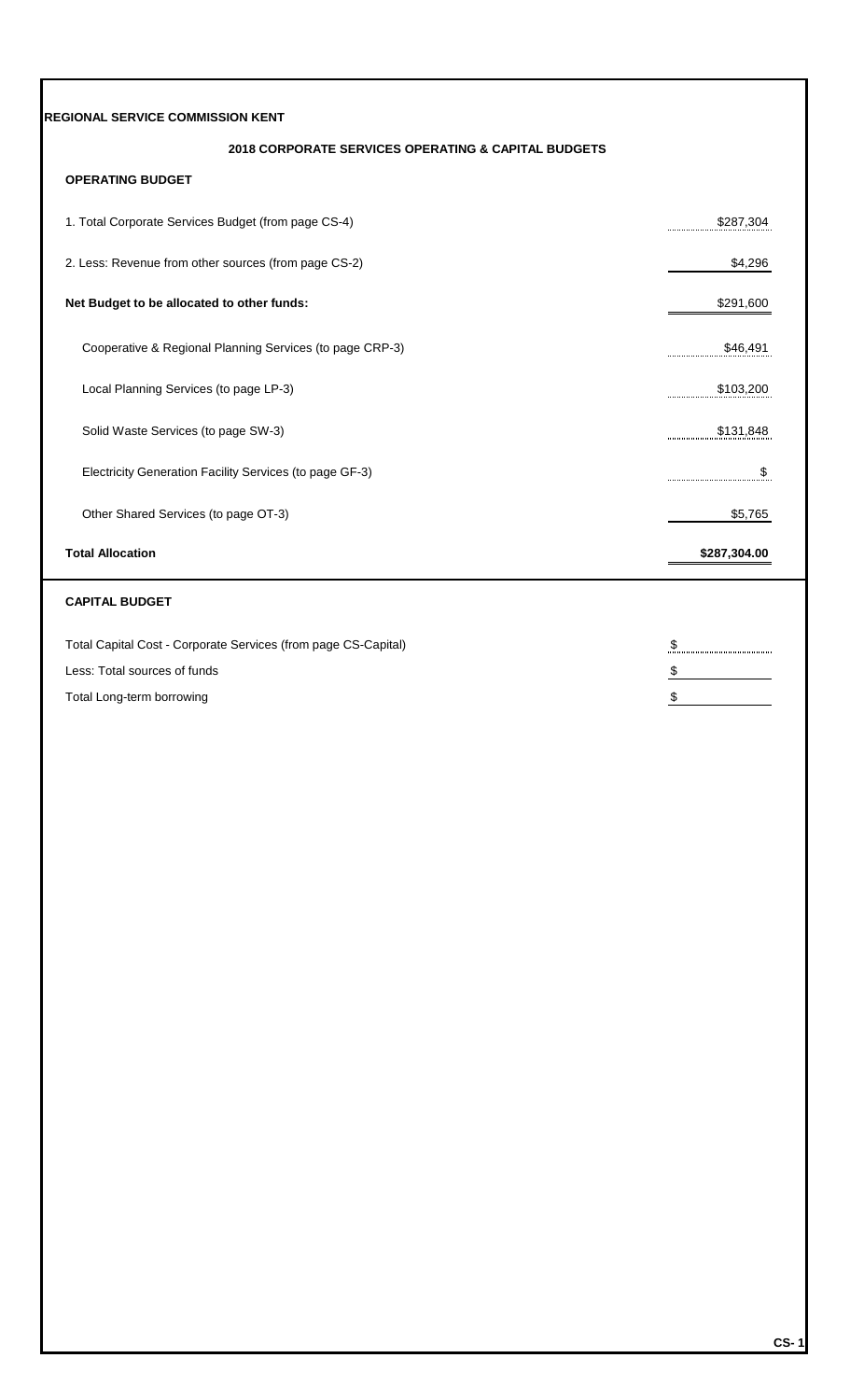#### **2018 CORPORATE SERVICES OPERATING BUDGET**

#### **REVENUE**

|            |                                             | 2017<br><b>BUDGET</b> | 2018<br><b>BUDGET</b> |
|------------|---------------------------------------------|-----------------------|-----------------------|
| 1.1.0.0.0  | <b>CORPORATE SERVICES</b>                   |                       |                       |
| 1.1.2.0.0  | <b>REVENUE FROM OTHER SOURCES</b>           |                       |                       |
| 1.1.2.5.0  | <b>Government Transfers</b>                 |                       |                       |
| 1.1.2.5.1  |                                             |                       |                       |
| 1.1.2.5.2  |                                             |                       |                       |
| 1.1.2.7.0  | Other Revenue: Services sold to other RSC's | 1,600                 | 4,296                 |
| 1.1.2.T.T. | <b>TOTAL REVENUE FROM OTHER SOURCES</b>     | 1,600                 | 4,296                 |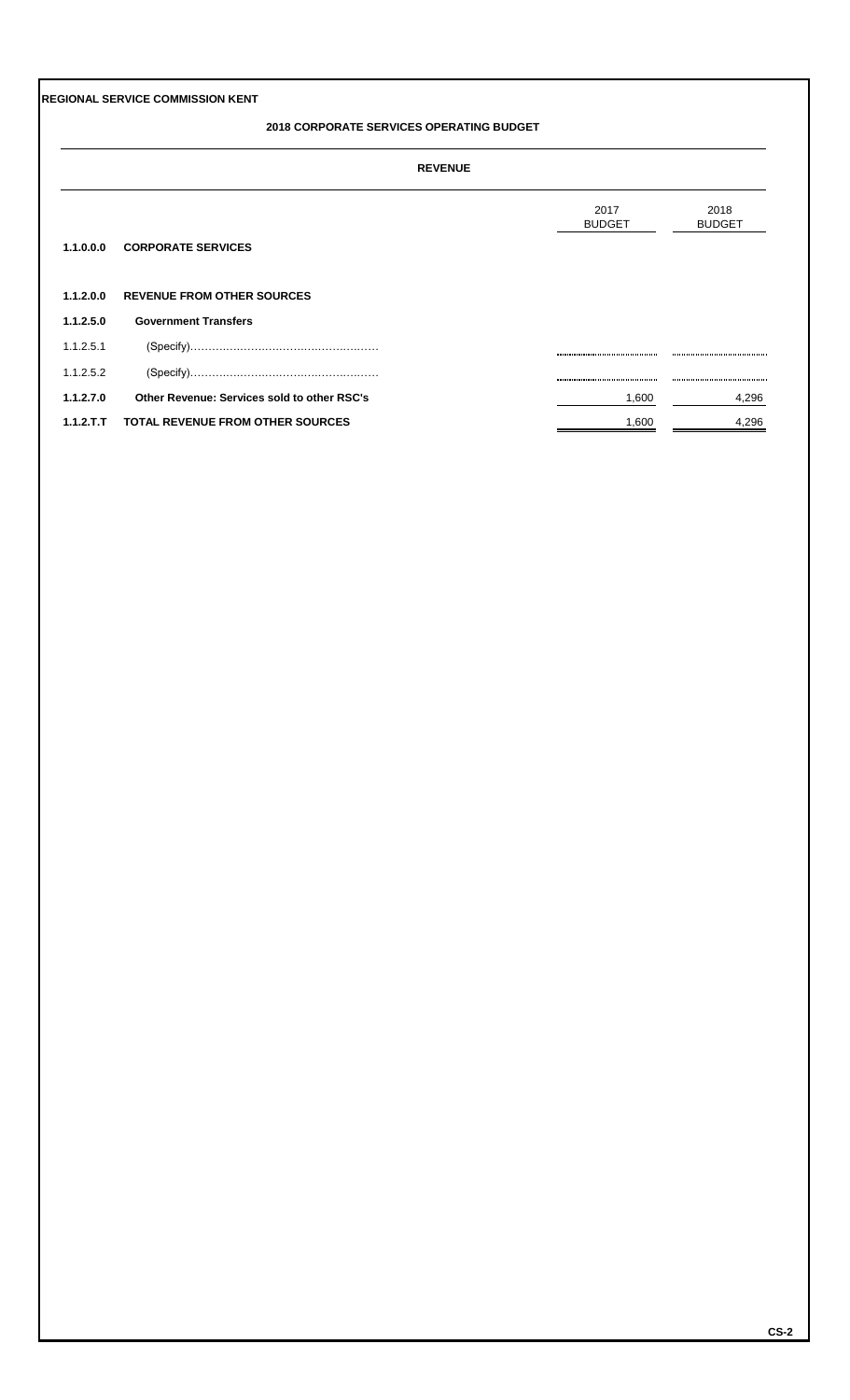#### **2018 CORPORATE SERVICES OPERATING BUDGET**

|           |                                      | 2017<br><b>BUDGET</b> | 2018<br><b>BUDGET</b> |
|-----------|--------------------------------------|-----------------------|-----------------------|
| 2.1.0.0.0 | <b>CORPORATE SERVICES</b>            |                       |                       |
| 2.1.1.0.0 | <b>GOVERNANCE</b>                    |                       |                       |
| 2.1.1.1.0 | <b>Board Members</b>                 |                       |                       |
| 2.1.1.1.1 | Honorariums                          | 30,000                | 30,500                |
| 2.1.1.1.2 | Travel                               | 9,500                 | 9,000                 |
| 2.1.1.1.3 | Training and Development             | 3,000                 | 3,000                 |
| 2.1.1.1.9 | Other meeting expenses               | 2,800                 | 2,800                 |
| 2.1.1.T.T | <b>TOTAL GOVERNANCE</b>              | 45,300                | 45,300                |
| 2.1.2.0.0 | <b>ADMINISTRATION</b>                |                       |                       |
| 2.1.2.1.0 | <b>Executive Director's Office</b>   |                       |                       |
| 2.1.2.1.1 | Salaries & Benefits                  | 109,300               | 109,300               |
| 2.1.2.1.2 | Travel                               | 5,000                 | 5,000                 |
| 2.1.2.1.3 | Training and Development             | 10,000                | 10,000                |
| 2.1.2.1.9 | Other (Specify)                      |                       |                       |
| 2.1.2.2.0 | <b>Human Resources</b>               |                       |                       |
| 2.1.2.2.1 | Salaries & Benefits                  |                       |                       |
| 2.1.2.2.2 | Travel                               |                       |                       |
| 2.1.2.2.3 | Training and Development             |                       |                       |
| 2.1.2.2.9 |                                      |                       |                       |
| 2.1.2.3.0 | <b>Financial Management</b>          |                       |                       |
| 2.1.2.3.1 | Salaries & Benefits                  | 51,000<br>.           | 52,000                |
| 2.1.2.3.2 | Travel                               | 1,500                 | 1,500                 |
| 2.1.2.3.3 | Training and Development             |                       |                       |
| 2.1.2.3.5 | <b>External Audit Fees</b>           | 10,000                | 11,000                |
| 2.1.2.3.6 | <b>External Accounting Fees</b>      | 2,000                 | 2,000                 |
| 2.1.2.3.7 | Other Financial Management           |                       |                       |
| 2.1.2.3.9 | Other (Specify)                      |                       |                       |
| 2.1.2.4.0 | <b>Other Administration Services</b> |                       |                       |
| 2.1.2.4.1 | Advertising and Public Relations     | 2,500                 | 5,000                 |
| 2.1.2.4.2 | Liability Insurance                  | 14,700                | 15,000                |
| 2.1.2.4.3 | <b>Professional Services</b>         | 8,000                 | 8,000                 |
| 2.1.2.4.4 | <b>Legal Services</b>                |                       |                       |
| 2.1.2.4.5 | <b>Office Building</b>               | 20,000                | 19,000                |
| 2.1.2.4.6 | Office Equipment & Supplies          | 3,000                 | 3,000                 |
| 2.1.2.4.7 | <b>Printing and Copying</b>          | 2,000                 | 2,000                 |
| 2.1.2.4.8 | Telecommunications                   | 5,000                 | 3,500                 |
| 2.1.2.4.9 | Other (Specify)                      |                       |                       |
| 2.1.2.T.T | <b>TOTAL ADMINISTRATION</b>          | 244,000               | 246,300               |
| 2.1.4.0.0 | <b>FISCAL SERVICES</b>               |                       |                       |
| 2.1.4.1.0 | <b>Interest</b>                      |                       |                       |
| 2.1.4.1.1 | <b>Current Operations</b>            |                       |                       |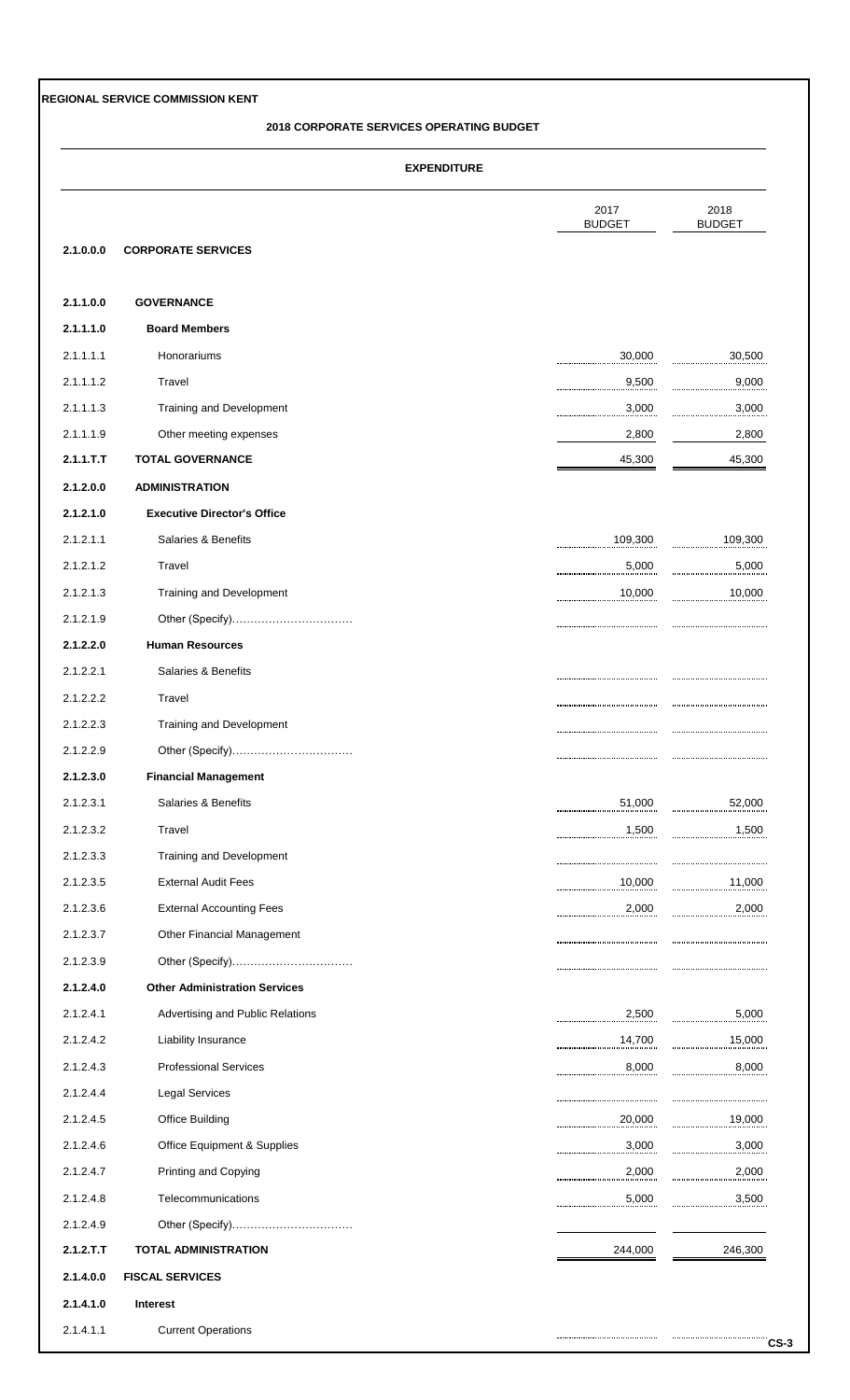#### **2018 CORPORATE SERVICES OPERATING BUDGET**

|           |                                           | 2017                               | 2018          |
|-----------|-------------------------------------------|------------------------------------|---------------|
|           |                                           | <b>BUDGET</b>                      | <b>BUDGET</b> |
|           |                                           |                                    |               |
| 2.1.4.1.2 | Short-Term borrowing for capital projects |                                    |               |
| 2.1.4.1.3 | Long-Term Debt                            |                                    |               |
| 2.1.4.2.0 | <b>Other Financing Charges</b>            |                                    |               |
| 2.1.4.2.3 | <b>Banking Service Charge</b>             |                                    |               |
| 2.1.4.2.9 | Other (Specify)                           | ---------------------------------- |               |
| 2.1.4.3.0 | <b>Transfers to Funds and Reserves</b>    |                                    |               |
| 2.1.4.3.1 | Capital Fund - Debt Repayment             |                                    |               |
| 2.1.4.3.2 | Capital Fund - Asset Acquisition          |                                    |               |
| 2.1.4.3.3 | <b>Capital Reserve</b>                    |                                    |               |
| 2.1.4.3.4 | <b>Operating Reserve</b>                  |                                    |               |
| 2.1.4.4.0 | <b>Other Fiscal Services</b>              |                                    |               |
| 2.1.4.4.9 |                                           |                                    |               |
| 2.1.4.T.T | <b>TOTAL FISCAL SERVICES</b>              |                                    |               |
| 2.T.T.T.T | <b>TOTAL CORPORATE SERVICES</b>           | 244,000                            | 246,300       |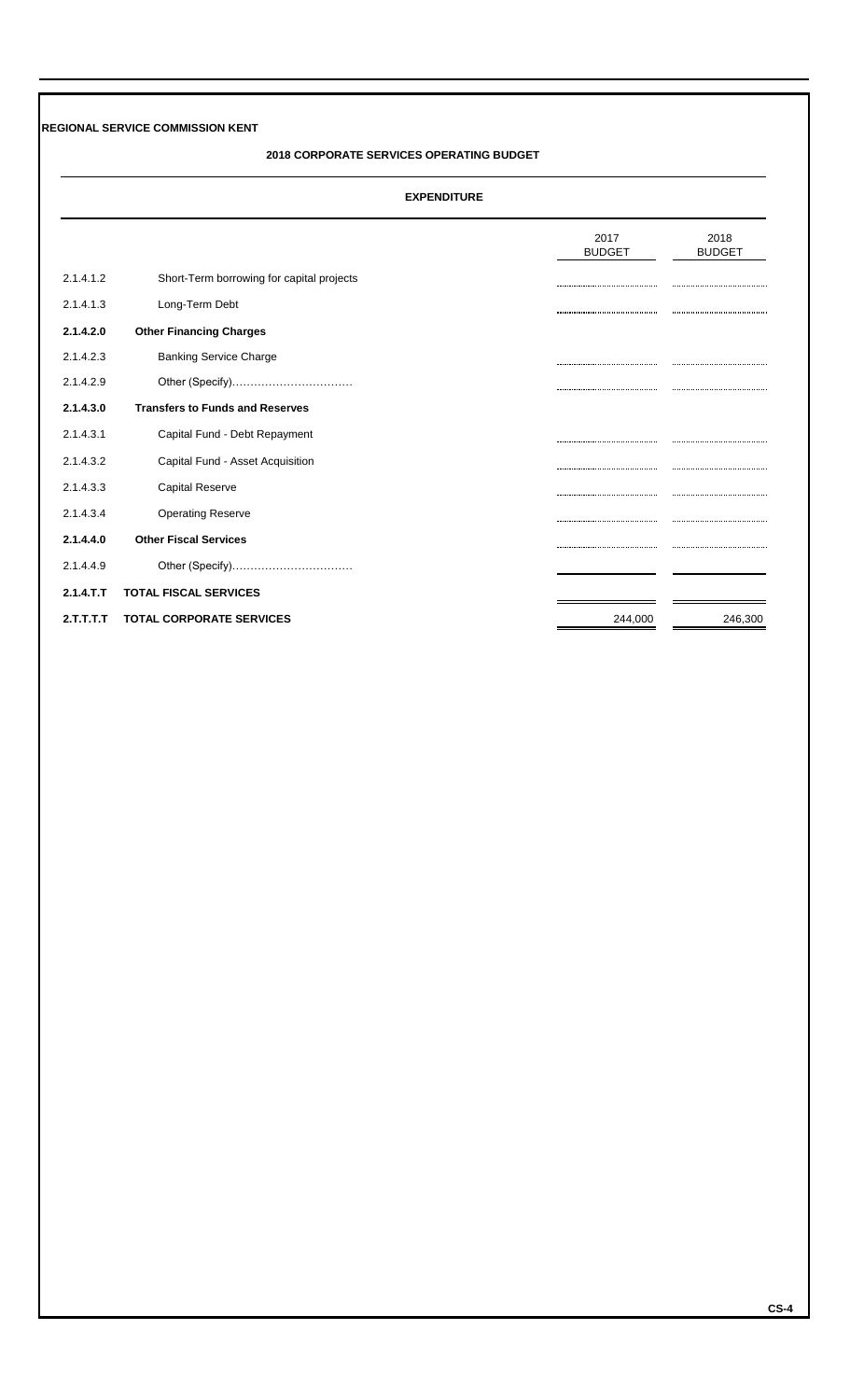| REGIONAL SERVICE COMMISSION KENT     |                                                                                            |                                                                           |               |
|--------------------------------------|--------------------------------------------------------------------------------------------|---------------------------------------------------------------------------|---------------|
|                                      |                                                                                            | 2018 COOPERATIVE & REGIONAL PLANNING SERVICES OPERATING & CAPITAL BUDGETS |               |
| <b>OPERATING BUDGET</b>              |                                                                                            |                                                                           |               |
|                                      | 1. Total Cooperative & Regional Planning Services Budget (from page CRP-4)                 |                                                                           | \$83,798      |
| 2. Less: Revenue from other sources  |                                                                                            |                                                                           |               |
| Net Budget to be raised from members |                                                                                            |                                                                           | \$83,798      |
| <b>MEMBER CHARGES</b>                |                                                                                            |                                                                           |               |
| Member                               | 2016 Census<br>Population                                                                  | 2017 Municipal<br><b>Tax Base</b>                                         | Member Share* |
| 1 Bouctouche                         | 2,361                                                                                      | 212,683,000                                                               | 7,456         |
| 2 Cocagne                            | 2,649                                                                                      | 198,849,450                                                               | 7,588         |
| 3 Rexton                             | 830                                                                                        | 81,598,600                                                                | 2,765         |
| 4 Richibucto                         | 1,266                                                                                      | 107,061,500                                                               | 3,863         |
| 5 Rogersville                        | 1,166                                                                                      | 53,801,650                                                                | 2,673         |
| 6 Saint-Antoine                      | 1,733                                                                                      | 108,688,300                                                               | 4,542         |
| 7 Saint-Louis-de-Kent                | 856                                                                                        | 58,769,400                                                                | 2,346         |
| 8 Local Service District             | 19,711                                                                                     | 1,284,344,700                                                             | 52,565        |
|                                      | 30,572                                                                                     | 2,105,796,600                                                             | 83,798        |
| <b>CAPITAL BUDGET</b>                |                                                                                            |                                                                           |               |
|                                      | Total Capital Cost - Cooperative & Regional Planning Services Fund (from page CRP-Capital) |                                                                           | \$            |
| Less: Total sources of funds         |                                                                                            |                                                                           | \$            |
| Total Long-term borrowing            |                                                                                            |                                                                           | \$            |
|                                      |                                                                                            |                                                                           |               |
|                                      |                                                                                            |                                                                           |               |
|                                      |                                                                                            |                                                                           | <b>CRP-1</b>  |

**\* Note:** Allocation on 50-50 proportional basis of population and tax base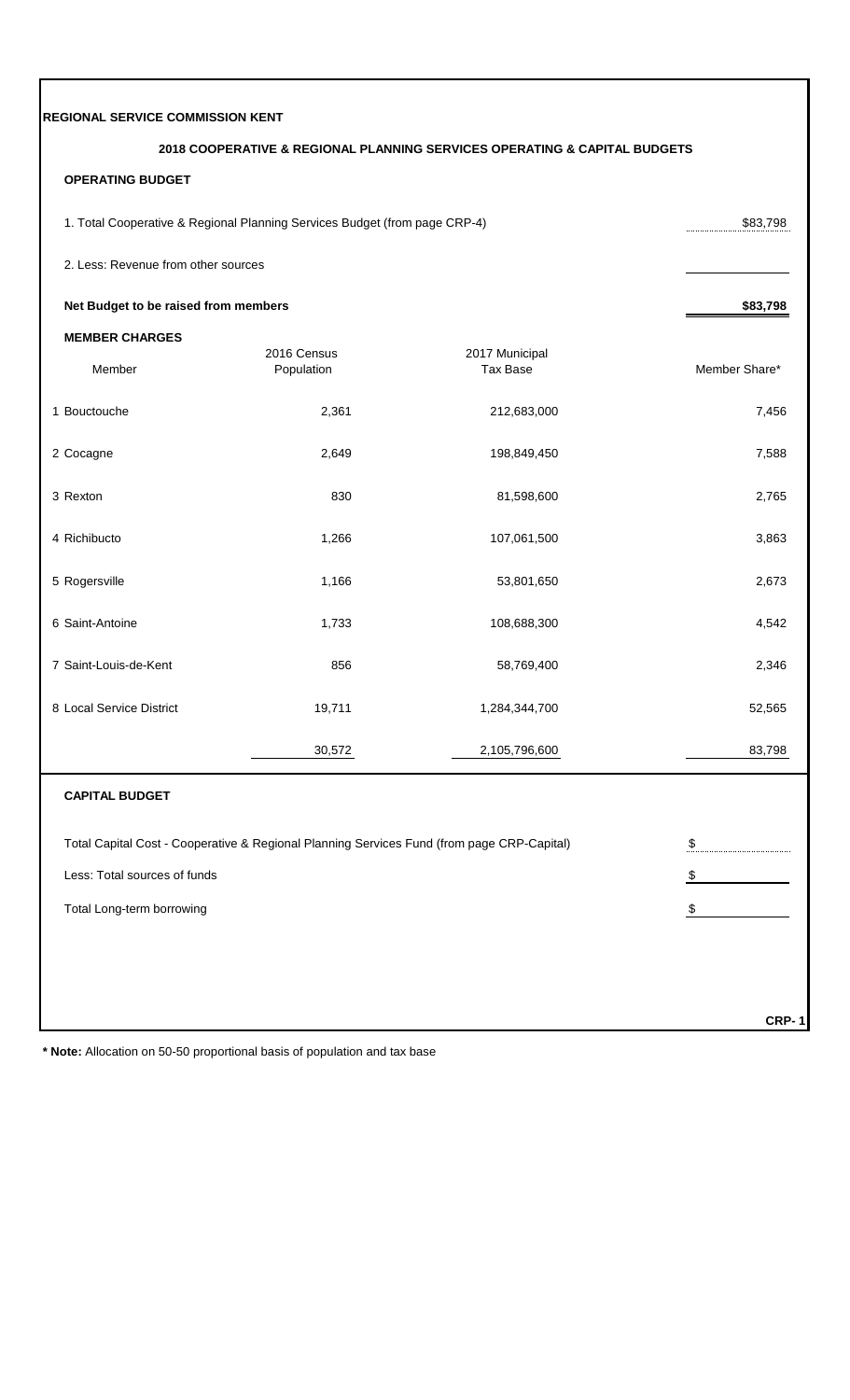#### **2018 COOPERATIVE & REGIONAL PLANNING SERVICES OPERATING BUDGET**

|           |                                           | <b>REVENUE</b>                         |                       |
|-----------|-------------------------------------------|----------------------------------------|-----------------------|
| 1.2.0.0.0 | <b>COOPERATIVE AND REGIONAL PLANNING</b>  | 2017<br><b>BUDGET</b>                  | 2018<br><b>BUDGET</b> |
| 1.2.2.0.0 | <b>REVENUE FROM OTHER SOURCES</b>         |                                        |                       |
| 1.2.2.5.0 | <b>Government Transfers</b>               |                                        |                       |
| 1.2.2.5.1 |                                           |                                        |                       |
| 1.2.2.5.2 |                                           |                                        |                       |
| 1.2.2.6.0 | <b>Transfers from Own and Other funds</b> |                                        |                       |
| 1.2.2.6.1 | Second Previous Year Surplus              |                                        |                       |
| 1.2.2.6.2 | <b>Operating Reserve Fund</b>             | ,,,,,,,,,,,,,,,,,,,,,,,,,,,,,,,,,,,,,, |                       |
| 1.2.2.7.0 | <b>Other Revenue</b>                      |                                        |                       |
| 1.2.2.7.1 | Interest Income                           |                                        |                       |
| 1.2.2.7.2 | <b>HST Rebate</b>                         |                                        |                       |
| 1.2.2.7.9 |                                           |                                        |                       |
| 1.2.2.T.T | <b>TOTAL REVENUE FROM OTHER SOURCES</b>   |                                        |                       |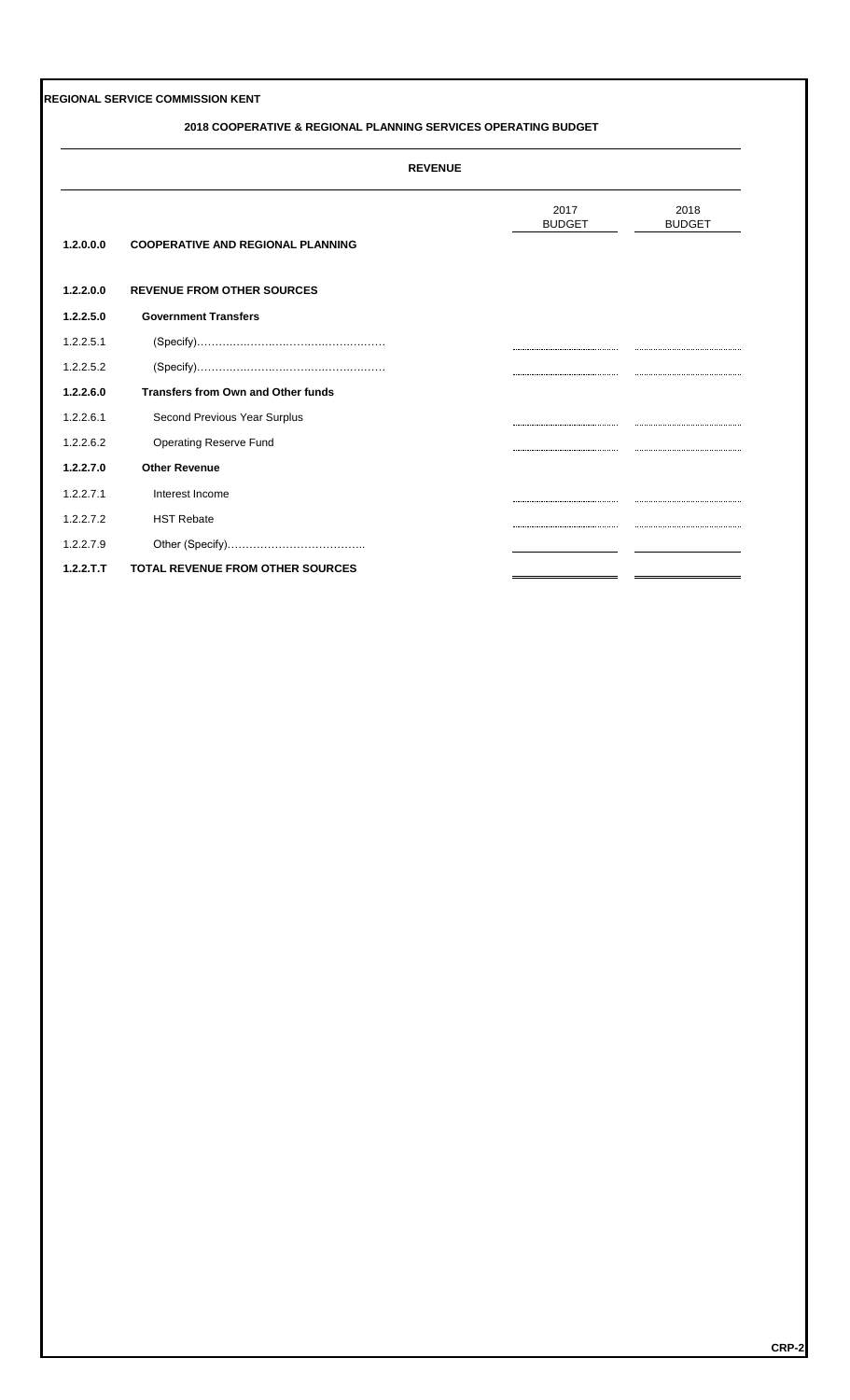#### **2018 COOPERATIVE & REGIONAL PLANNING SERVICES OPERATING BUDGET**

|             | <b>EXPENDITURE</b>                                                                 |                       |                       |
|-------------|------------------------------------------------------------------------------------|-----------------------|-----------------------|
|             |                                                                                    | 2017<br><b>BUDGET</b> | 2018<br><b>BUDGET</b> |
| 2.2.0.0.0   | <b>COOPERATIVE AND REGIONAL PLANNING SERVICES</b>                                  |                       |                       |
| 2.2.3.0.0   | <b>REGIONAL SERVICES</b>                                                           |                       |                       |
| 2.2.3.0.1   | ALLOCATION FROM CORPORATE SERVICES (from page CS-1)                                | 39,936                | 36,491                |
| 2.2.3.1.0   | <b>Regional Planning</b>                                                           |                       |                       |
| 2.2.3.1.1   | Personnel                                                                          |                       |                       |
| 2.2.3.1.2   | Administration                                                                     | 20,000                | 4,889                 |
| 2.2.3.1.3   | Travel                                                                             | 1,000                 | 1,000                 |
| 2.2.3.1.4   | <b>Professional Services</b>                                                       |                       |                       |
| 2.2.3.1.9   | Other (Specify)                                                                    |                       |                       |
| 2.2.3.1.S.T | Subtotal                                                                           | 21,000                | 5,889                 |
| 2.2.3.2.0   | <b>Regional Policing Collaboration</b>                                             |                       |                       |
| 2.2.3.2.2   | Administration                                                                     | 1,500                 | 1,500                 |
| 2.2.3.2.3   | Travel                                                                             | 500                   | 500                   |
| 2.2.3.2.4   | <b>Professional Services</b>                                                       |                       |                       |
| 2.2.3.2.9   | Other (Specify)                                                                    |                       |                       |
| 2.2.3.2.S.T | Subtotal                                                                           | 2,000                 | 2,000                 |
| 2.2.3.3.0   | <b>Regional Emergency Measures Planning</b>                                        |                       |                       |
| 2.2.3.3.2   | Administration                                                                     |                       | 20,000                |
| 2.2.3.3.3   | Travel                                                                             | <br>1,500             | 1,000                 |
| 2.2.3.3.4   | <b>Professional Services</b>                                                       |                       |                       |
|             |                                                                                    |                       |                       |
| 2.2.3.3.9   | Other (Specify)                                                                    |                       |                       |
| 2.2.3.3.5.7 | <b>Subtotal</b>                                                                    | 1,500                 | 21,000                |
| 2.2.3.4.0   | Regional Sport, Recreation and Culture Infrastructure Planning<br>and Cost-Sharing |                       |                       |
| 2.2.3.4.2   | Administration                                                                     | 1,000                 | 0                     |
| 2.2.3.4.3   | Travel                                                                             |                       |                       |
| 2.2.3.4.4   | <b>Professional Services</b>                                                       |                       |                       |
| 2.2.3.4.9   | Other (Specify)                                                                    |                       |                       |
| 2.2.3.4.S.T | Subtotal                                                                           | 1,000                 | 0                     |
| 2.2.3.5.0   | <b>Other Service Provided to All Members</b>                                       |                       |                       |
| 2.2.3.5.2   | Administration                                                                     |                       |                       |
| 2.2.3.5.3   | Travel                                                                             |                       |                       |
| 2.2.3.5.4   | <b>Professional Services</b>                                                       |                       |                       |
| 2.2.3.5.9   | Other (Specify)                                                                    |                       |                       |
| 2.2.3.5.S.T | <b>Subtotal</b>                                                                    |                       |                       |
| 2.2.4.0.0   | <b>FISCAL SERVICES</b>                                                             |                       |                       |
| 2.2.4.1.0   | <b>Interest</b>                                                                    |                       |                       |
| 2.2.4.1.1   | <b>Current Operations</b>                                                          |                       |                       |
| 2.2.4.1.2   | Short-Term borrowing for capital projects                                          |                       |                       |
| 2.2.4.1.3   | Long-Term Debt                                                                     |                       |                       |
|             |                                                                                    |                       |                       |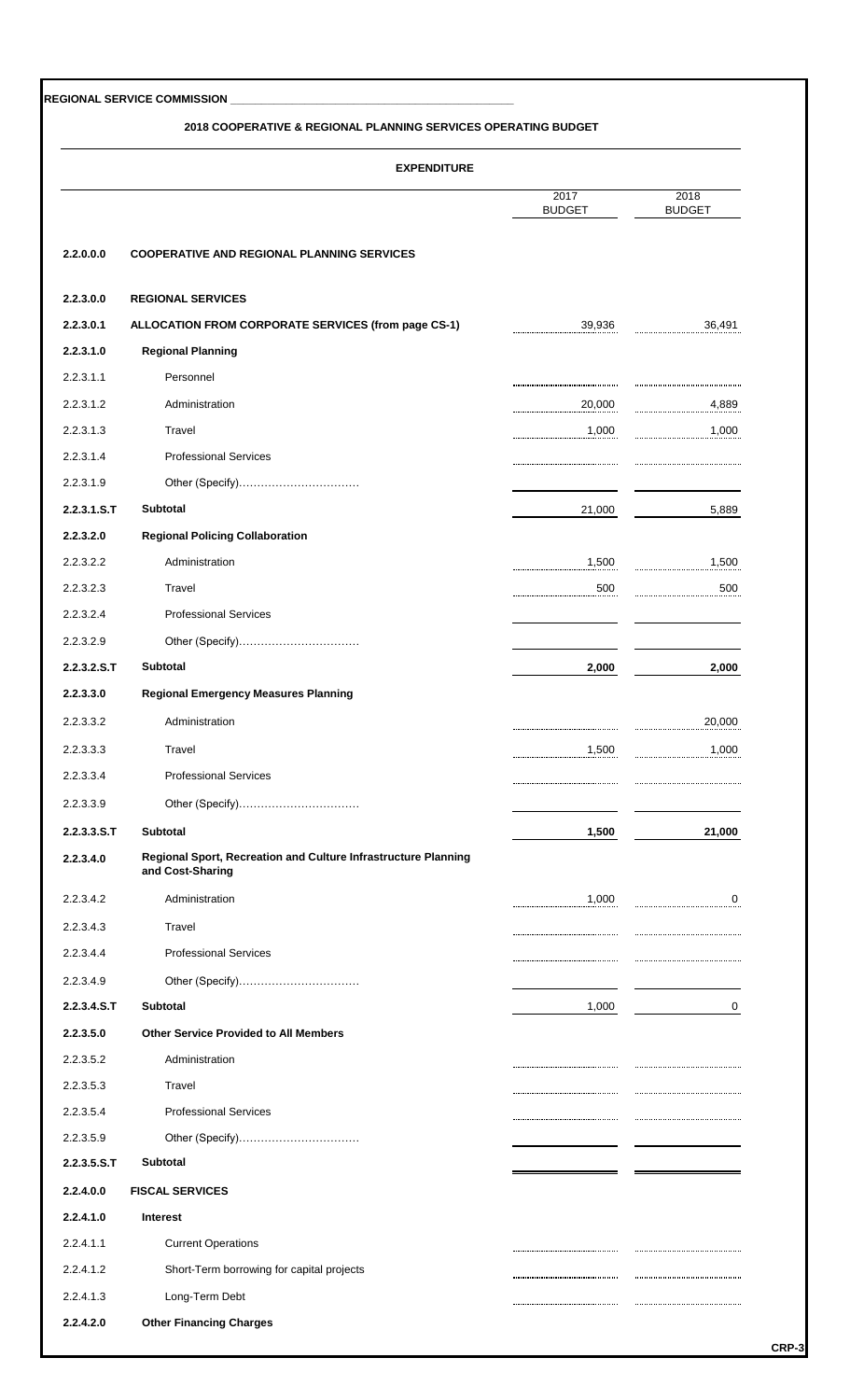#### **2018 COOPERATIVE & REGIONAL PLANNING SERVICES OPERATING BUDGET**

|            |                                        | 2017                             | 2018          |
|------------|----------------------------------------|----------------------------------|---------------|
|            |                                        | <b>BUDGET</b>                    | <b>BUDGET</b> |
| 2.2.4.2.3  | <b>Banking Service Charge</b>          |                                  |               |
| 2.2.4.2.9  | Other (Specify)                        |                                  |               |
| 2.2.4.3.0  | <b>Transfers to Funds and Reserves</b> |                                  |               |
| 2.2.4.3.1  | Capital Fund - Debt Repayment          |                                  |               |
| 2.2.4.3.2  | Capital Fund - Asset Acquisition       |                                  |               |
| 2.2.4.3.3  | <b>Capital Reserve</b>                 |                                  |               |
| 2.2.4.3.4  | <b>Operating Reserve</b>               |                                  |               |
| 2.2.4.4.0. | <b>Other Fiscal Services</b>           |                                  |               |
| 2.2.4.4.3  | Second Previous Year Deficit           | 22,816<br>---------------------- | 8,416         |
| 2.2.4.4.9  | Other (Specify)                        |                                  |               |
| 2.2.4.T.T  | <b>TOTAL FISCAL SERVICES</b>           | 22,816                           | 8,416         |
| 2.T.T.T.T  | <b>TOTAL EXPENDITURES</b>              |                                  |               |
|            |                                        | 85,252                           | 83,798        |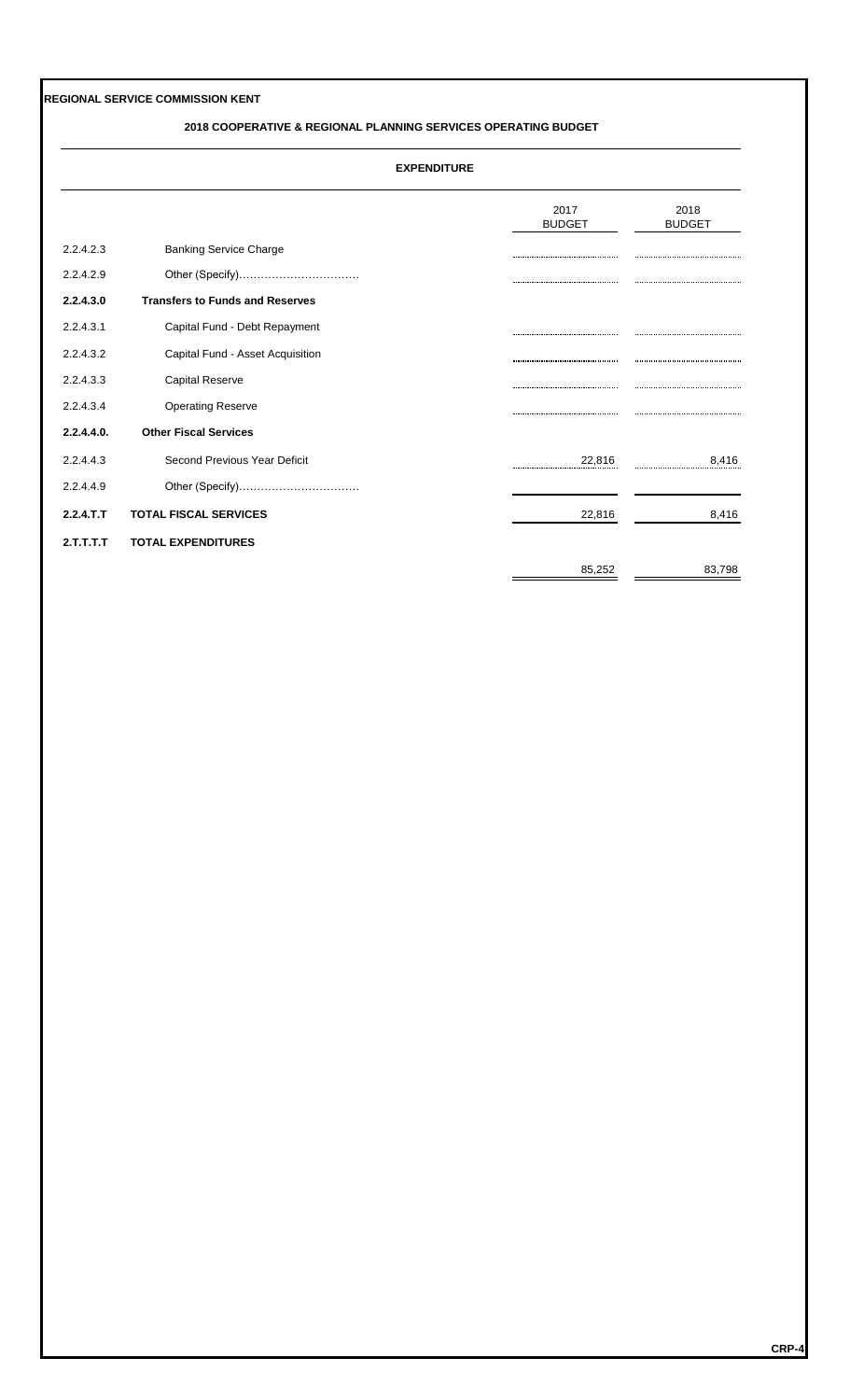|                                      | 2018 LOCAL PLANNING SERVICES OPERATING & CAPITAL BUDGETS                  |                         |                           |                     |
|--------------------------------------|---------------------------------------------------------------------------|-------------------------|---------------------------|---------------------|
| <b>OPERATING</b>                     |                                                                           |                         |                           |                     |
| 1. Total Budget (from page LP-4)     |                                                                           |                         |                           | \$810,592           |
|                                      | 2. Less: Revenue from other sources (from page LP-2)                      |                         |                           | \$41,536            |
| Net Budget to be raised from members |                                                                           |                         |                           | \$769,056           |
|                                      | Portion of net budget relating to Planning Services                       | $\boldsymbol{\theta}$   |                           |                     |
|                                      | Portion of net budget relating to Inspection Services                     | $\pmb{\mathfrak{P}}$    |                           |                     |
| <b>MEMBER CHARGES</b>                |                                                                           |                         |                           |                     |
| Member                               | 2017 Municipal Tax<br>Base                                                | <b>Planning Service</b> | <b>Inspection Service</b> | <b>Member Share</b> |
| 1 Bouctouche                         | 212,683,000                                                               |                         |                           | 77,324              |
| 2 Cocagne                            | 198,849,450                                                               |                         |                           | 72,759              |
| 3 Rexton                             | 81,598,600                                                                |                         |                           | 29,666              |
| 4 Richibucto                         | 107,061,500                                                               |                         |                           | 38,924              |
| 5 Rogersville                        | 53,801,650                                                                | .                       | .                         | 19,560              |
| 6 Saint-Antoine                      | 108,688,300                                                               |                         |                           | 39,515              |
| 7 Saint-Louis-de-Kent                | 58,769,400                                                                |                         |                           | 21,366              |
| 8 Local Service Districts            | 1,284,344,700                                                             |                         |                           | 469,942             |
|                                      | \$2,105,796,600                                                           |                         | \$                        | \$769,056           |
| <b>CAPITAL</b>                       |                                                                           |                         |                           |                     |
|                                      | Total Capital Cost - Local Planning Services Fund (from page LP- Capital) |                         |                           | \$                  |
| Less: Total sources of funds         |                                                                           |                         |                           | \$                  |
| Total Long-term borrowing            |                                                                           |                         |                           | \$                  |
|                                      |                                                                           |                         |                           |                     |
|                                      |                                                                           |                         |                           |                     |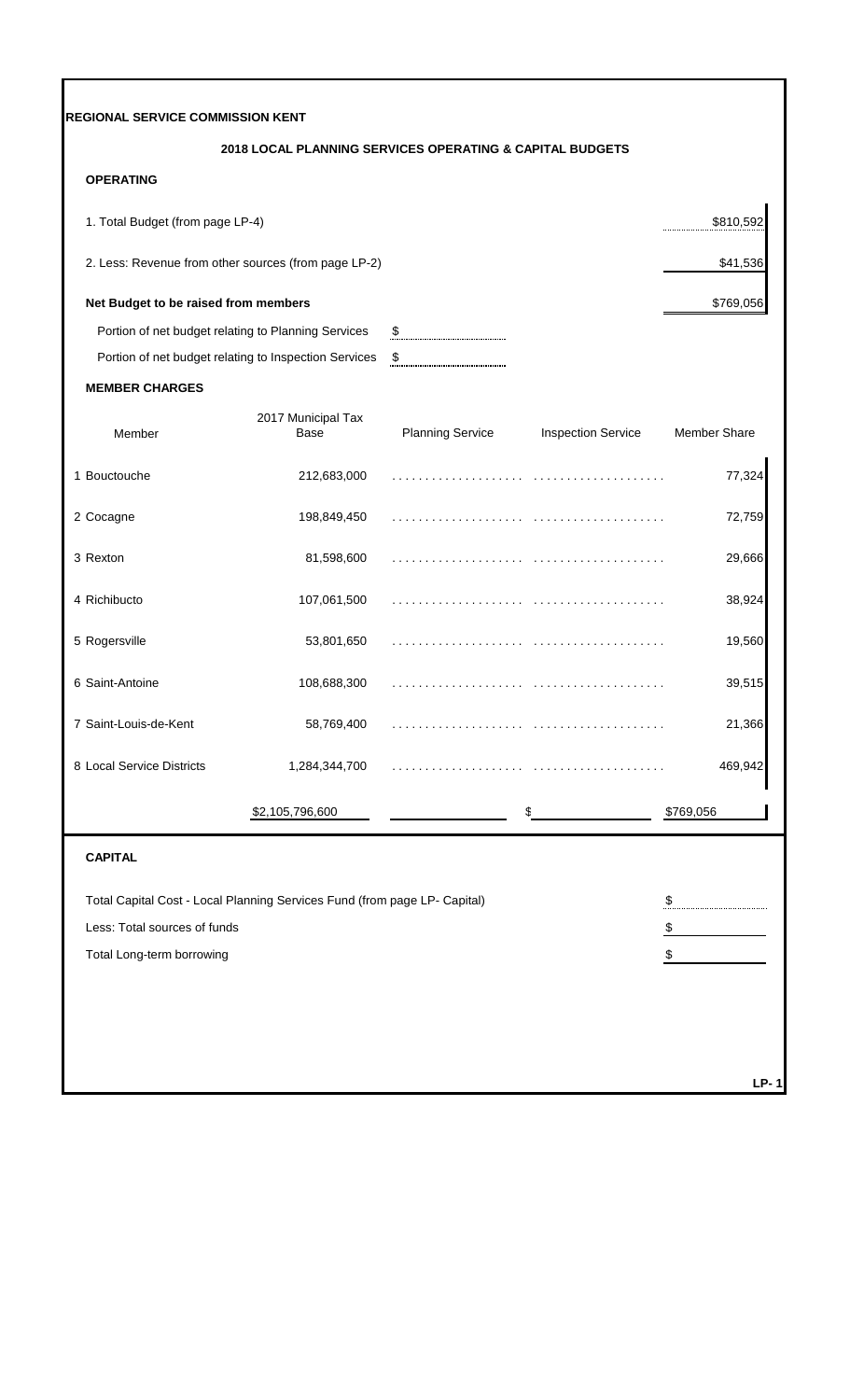#### **2018 LOCAL PLANNING SERVICES OPERATING BUDGET**

|           | <b>REVENUE</b>                            |                                       |                       |  |  |  |
|-----------|-------------------------------------------|---------------------------------------|-----------------------|--|--|--|
| 1.3.0.0.0 | <b>LOCAL PLANNING SERVICES</b>            | 2017<br><b>BUDGET</b>                 | 2018<br><b>BUDGET</b> |  |  |  |
| 1.3.2.0.0 | <b>REVENUE FROM OTHER SOURCES</b>         |                                       |                       |  |  |  |
| 1.3.2.1.0 | <b>Fees and Services</b>                  |                                       |                       |  |  |  |
| 1.3.2.1.1 | Planning and Development                  | 23,870                                | 28,000                |  |  |  |
| 1.3.2.1.2 | Inspection                                |                                       |                       |  |  |  |
| 1.3.2.1.9 |                                           |                                       |                       |  |  |  |
| 1.3.2.6.0 | <b>Transfers from Own and Other funds</b> |                                       |                       |  |  |  |
| 1.3.2.6.1 | Second Previous Year Surplus              | 4,576                                 |                       |  |  |  |
| 1.3.2.6.2 | <b>Operating Reserve Fund</b>             |                                       | 13,036                |  |  |  |
| 1.3.2.7.0 | <b>Other Revenue</b>                      |                                       |                       |  |  |  |
| 1.3.2.7.1 | Interest Income                           | 500<br>                               | 500<br>               |  |  |  |
| 1.3.2.7.2 | <b>HST Rebate</b>                         | ,,,,,,,,,,,,,,,,,,,,,,,,,,,,,,,,,,,,, |                       |  |  |  |
| 1.3.2.7.9 |                                           |                                       |                       |  |  |  |
| 1.3.2.T.T | <b>TOTAL REVENUE FROM OTHER SOURCES</b>   | 28,946                                | 41,536                |  |  |  |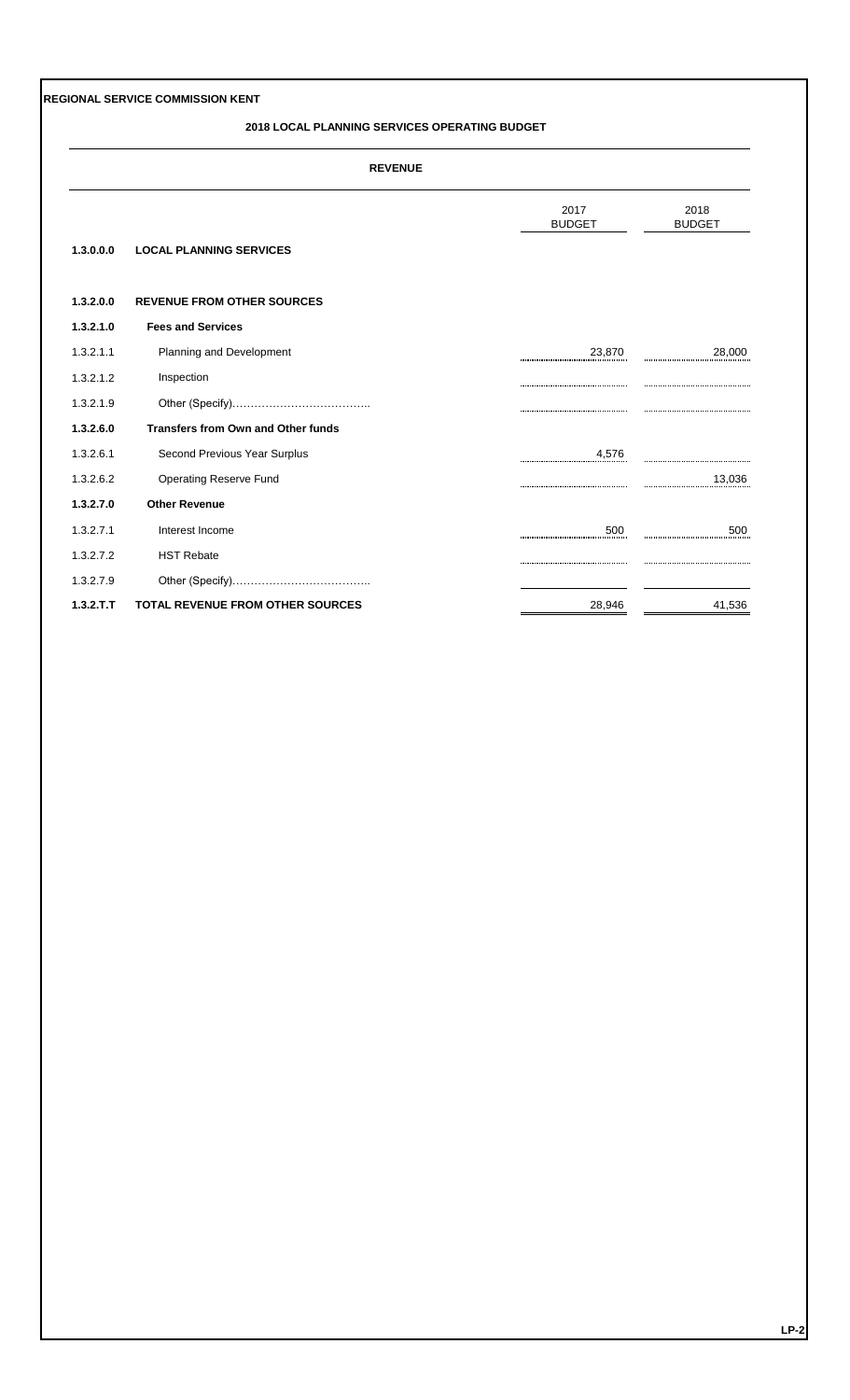#### **2018 LOCAL PLANNING SERVICES OPERATING BUDGET**

|             |                                                      | 2017<br><b>BUDGET</b> | 2018<br><b>BUDGET</b> |
|-------------|------------------------------------------------------|-----------------------|-----------------------|
| 2.3.0.0.0   | <b>LOCAL PLANNING SERVICES</b>                       |                       |                       |
| 2.3.2.0.0   | <b>ADMINISTRATION</b>                                |                       |                       |
| 2.3.2.0.1   | ALLOCATION FROM CORPORATE SERVICES (from page CS-1)  | 94,500                | 103,200               |
| 2.3.2.1.0   | <b>Director's Office</b>                             |                       |                       |
| 2.3.2.1.1   | Salaries & Benefits                                  |                       |                       |
| 2.3.2.1.2   | Travel                                               |                       |                       |
| 2.3.2.1.3   | Training and Development                             |                       |                       |
| 2.3.2.1.9   |                                                      |                       |                       |
| 2.3.2.2.0   | <b>Other Administration Services</b>                 |                       |                       |
| 2.3.2.2.1   | <b>Advertising &amp; Public Relations</b>            | 4,000                 | 4,000                 |
| 2.3.2.2.2   | Liability Insurance                                  |                       |                       |
| 2.3.2.2.3   | <b>Professional Services</b>                         | 1,500                 | 1,500                 |
| 2.3.2.2.4   | Legal Services                                       |                       |                       |
| 2.3.2.2.5   | Office Building                                      | 55,000                | 55,000                |
| 2.3.2.2.6   | Office Equipment & Supplies                          | 9,500                 | 9,500                 |
| 2.3.2.2.7   | Printing and Copying                                 | 3,000                 | 3,000                 |
| 2.3.2.2.8   | Telecommunications                                   | 14,000                | 11,000                |
| 2.3.2.2.9   | Other: Worksafe NB, Information Technology, SNB Fees | 13,800                | 15,300                |
| 2.3.2.T.T   | <b>TOTAL ADMINISTRATION SERVICES</b>                 | 195,300               | 202,500               |
| 2.3.3.0.0   | <b>PLANNING AND BUILDING INSPECTION SERVICES</b>     |                       |                       |
| 2.3.3.1.0   | <b>Planning Services</b>                             |                       |                       |
| 2.3.3.1.1   | Salaries & Benefits                                  | 397,302               | 395,000               |
| 2.3.3.1.2   | Travel                                               | 10,000                | 10,000                |
| 2.3.3.1.3   | Training and Development                             | 10,000                | 10,000                |
| 2.3.3.1.4   | Maps and Reference Material                          |                       |                       |
| 2.3.3.1.5   | <b>GIS Operating and Planet</b>                      |                       |                       |
| 2.3.3.1.6   | Advertising (Legislatively Required)                 |                       |                       |
| 2.3.3.1.7   | Planning Review & Adjustment Committee               | 6,000                 | 6,000                 |
| 2.3.3.1.9   | Other meeting expenses                               | 1,200                 | 1,200                 |
| 2.3.3.1.S.T | Subtotal                                             | 424,502               | 422,200               |
| 2.3.3.2.0   | <b>Inspection Services</b>                           |                       |                       |
| 2.3.3.2.1   | Salaries & Benefits                                  | 133,950               | 137,000               |
| 2.3.3.2.2   | Travel                                               | 17,000                | 18,000                |
| 2.3.3.2.3   | Training and Development                             | 5,000                 | 5,000                 |
| 2.3.3.2.4   | Maps and Reference Material                          |                       |                       |
| 2.3.3.2.5   | GIS Operating and Planet                             |                       |                       |
| 2.3.3.2.9   |                                                      | 400                   | 400                   |
| 2.3.3.2.S.T | <b>Subtotal</b>                                      | 156,350               | 160,400               |
| 2.3.3.T.T   | TOTAL PLANNING AND INSPECTION SERVICES               | 580,852               | 582,600               |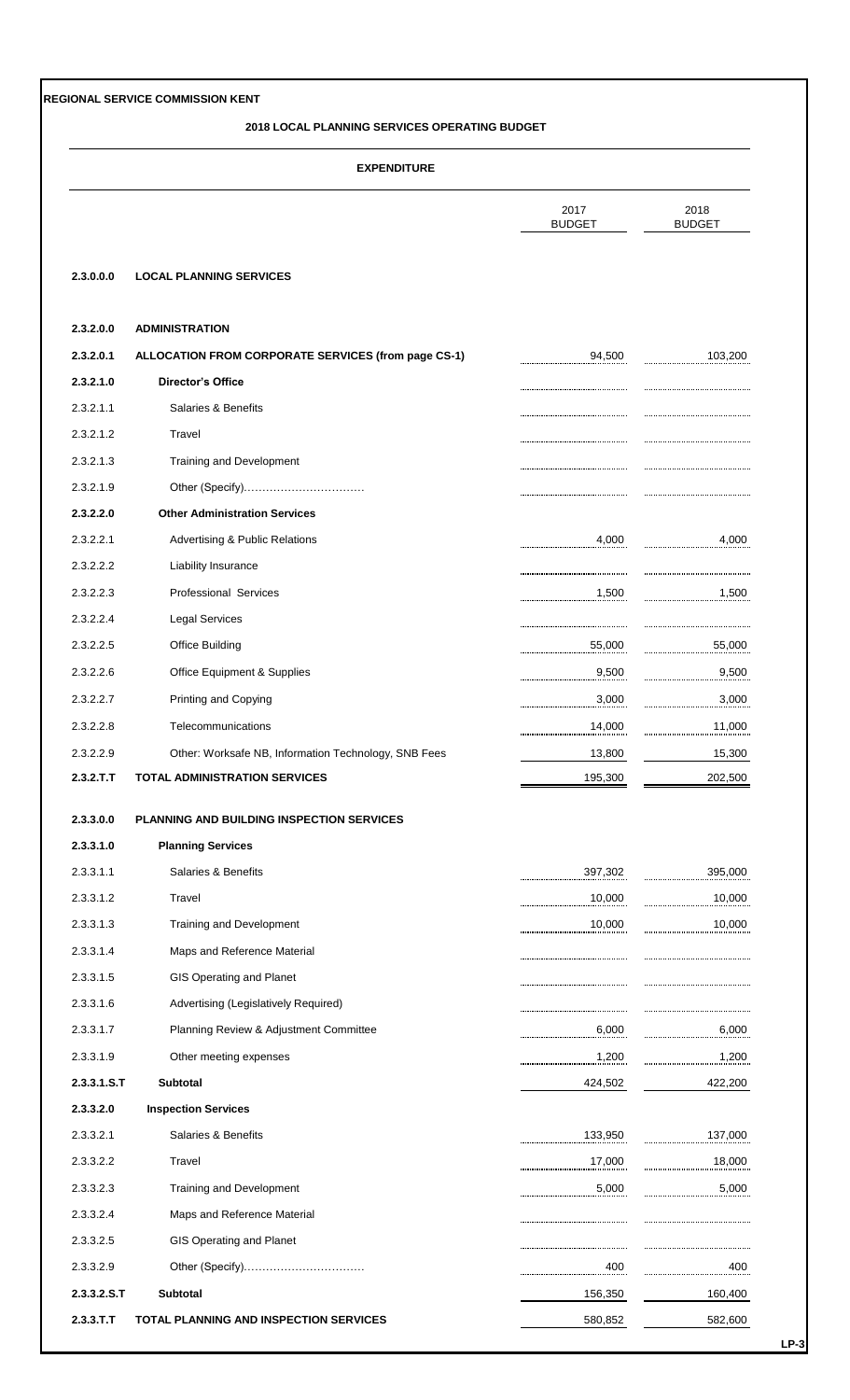#### **2018 LOCAL PLANNING SERVICES OPERATING BUDGET**

|              |                                           | 2017<br><b>BUDGET</b> | 2018<br><b>BUDGET</b> |
|--------------|-------------------------------------------|-----------------------|-----------------------|
| 2.3.4.0.0    | <b>FISCAL SERVICES</b>                    |                       |                       |
| 2.3.4.1.0    | <b>Interest</b>                           |                       |                       |
| 2.3.4.1.1    | <b>Current Operations</b>                 | 1,500                 | 1,500                 |
| 2.3.4.1.2    | Short-Term borrowing for capital projects |                       |                       |
| 2.3.4.1.3    | Long-Term Debt                            |                       |                       |
| 2.3.4.2.0    | <b>Other Financing Charges</b>            |                       |                       |
| 2.3.4.2.1    | <b>Debenture Discounts</b>                |                       |                       |
| 2.3.4.2.2    | Cost of Issuing & Selling New Debentures  |                       |                       |
| 2.3.4.2.3    | <b>Banking Service Charge</b>             |                       |                       |
| 2.3.4.2.9    |                                           |                       |                       |
| 2.3.4.3.0    | <b>Transfers to Other Funds</b>           |                       |                       |
| 2.3.4.3.1    | Capital Fund - Debt Repayment             |                       |                       |
| 2.3.4.3.2    | Capital Fund - Asset Acquisition          |                       |                       |
| 2.3.4.3.3    | Capital Reserve Fund                      |                       |                       |
| 2.3.4.3.3    | <b>Operating Reserve Fund</b>             |                       |                       |
| 2.3.4.4.0    | <b>Other Fiscal Services</b>              |                       |                       |
| 2.3.4.4.3    | Second Previous Year Deficit              | 0                     | 18,992                |
| 2.3.4.4.9    | Other (Specify)                           | 3,524                 |                       |
| $2.3.4.$ T.T | <b>TOTAL FISCAL SERVICES</b>              | 5,024                 | 20,492                |
| 2.T.T.T.T    | <b>TOTAL EXPENDITURES</b>                 | 786,176               | 810,592               |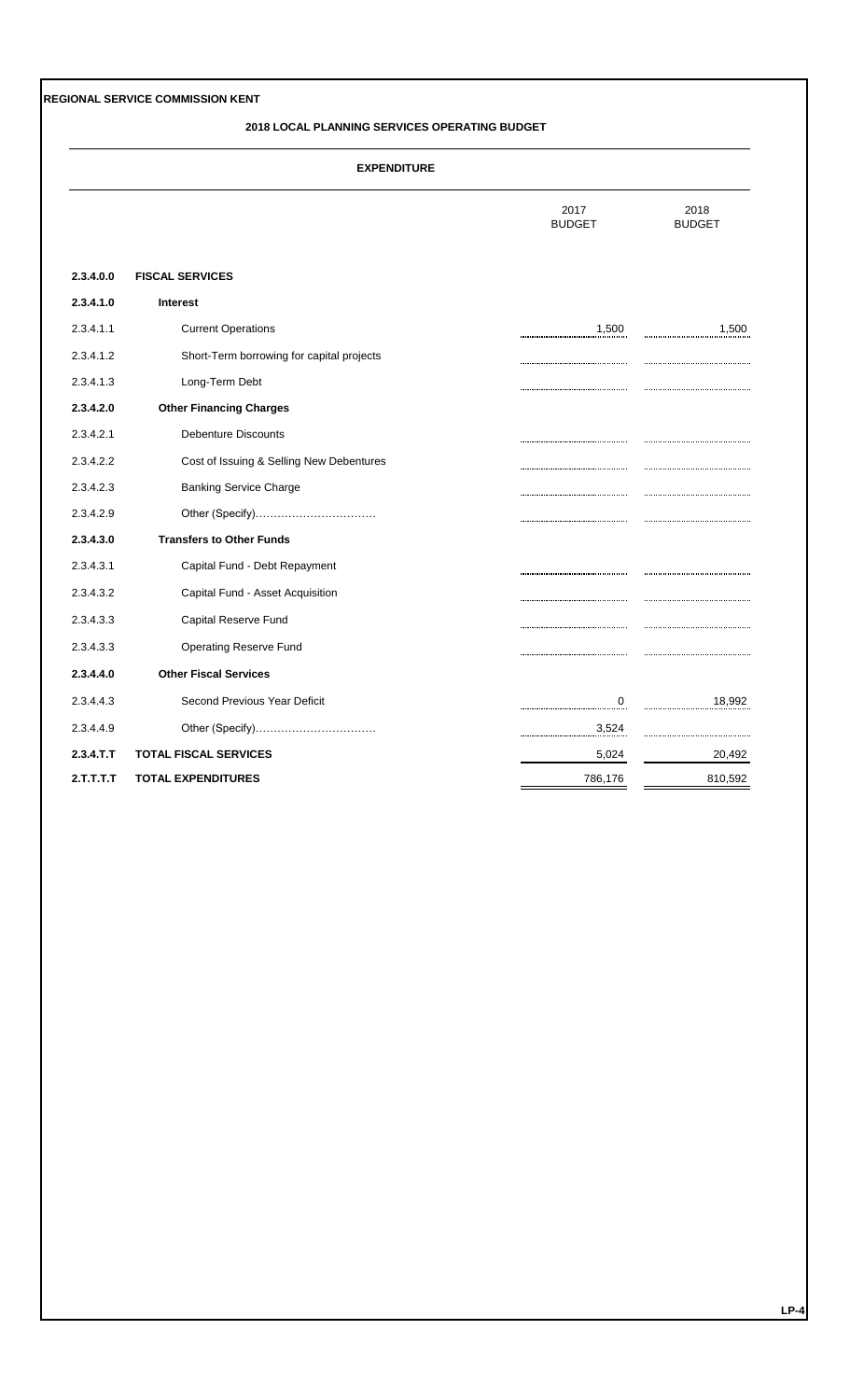| <b>REGIONAL SERVICE COMMISSION KENT</b>                               |         |       |                     |                           |
|-----------------------------------------------------------------------|---------|-------|---------------------|---------------------------|
| 2018 SOLID WASTE SERVICES OPERATING & CAPITAL BUDGETS                 |         |       |                     |                           |
| <b>OPERATING BUDGET</b>                                               |         |       |                     |                           |
| 1. Total Budget (from page SW-5)                                      |         |       |                     | \$2,380,619               |
| 2. Less: Revenue from other sources (from page SW-2)                  |         |       |                     | \$1,382,804               |
| Net budget to be raised through tipping fees                          |         |       |                     | \$997,815                 |
| <b>TIPPING FEES</b>                                                   |         |       |                     |                           |
| Category                                                              | Tonnage |       | <b>Tipping Fees</b> | <b>Total Tipping Fees</b> |
| <b>Member</b>                                                         |         |       |                     |                           |
| Bouctouche                                                            |         | 700   |                     | $\ldots$ \$83,300         |
| Rexton                                                                |         | 215   |                     | \$25,585                  |
| Richibucto                                                            |         | 325   |                     |                           |
| Rogersville                                                           |         | 300   |                     | \$35,700                  |
| Saint-Antoine                                                         |         | 410   |                     | \$48,790                  |
| Saint-Louis-de-Kent                                                   |         | 220   |                     |                           |
| <b>Local Service Districts</b>                                        |         | 6,215 | 119\$<br>.          |                           |
| TOTAL REVENUE FROM MEMBER TIPPING FEES                                |         |       |                     | 997,815                   |
| <b>CAPITAL BUDGET</b>                                                 |         |       |                     |                           |
| Total Capital Cost - Solid Waste Services Fund (from page SW-Capital) |         |       | \$                  |                           |
| Less: Total sources of funds                                          |         |       | \$                  |                           |
| Total Long-term borrowing                                             |         |       | \$                  |                           |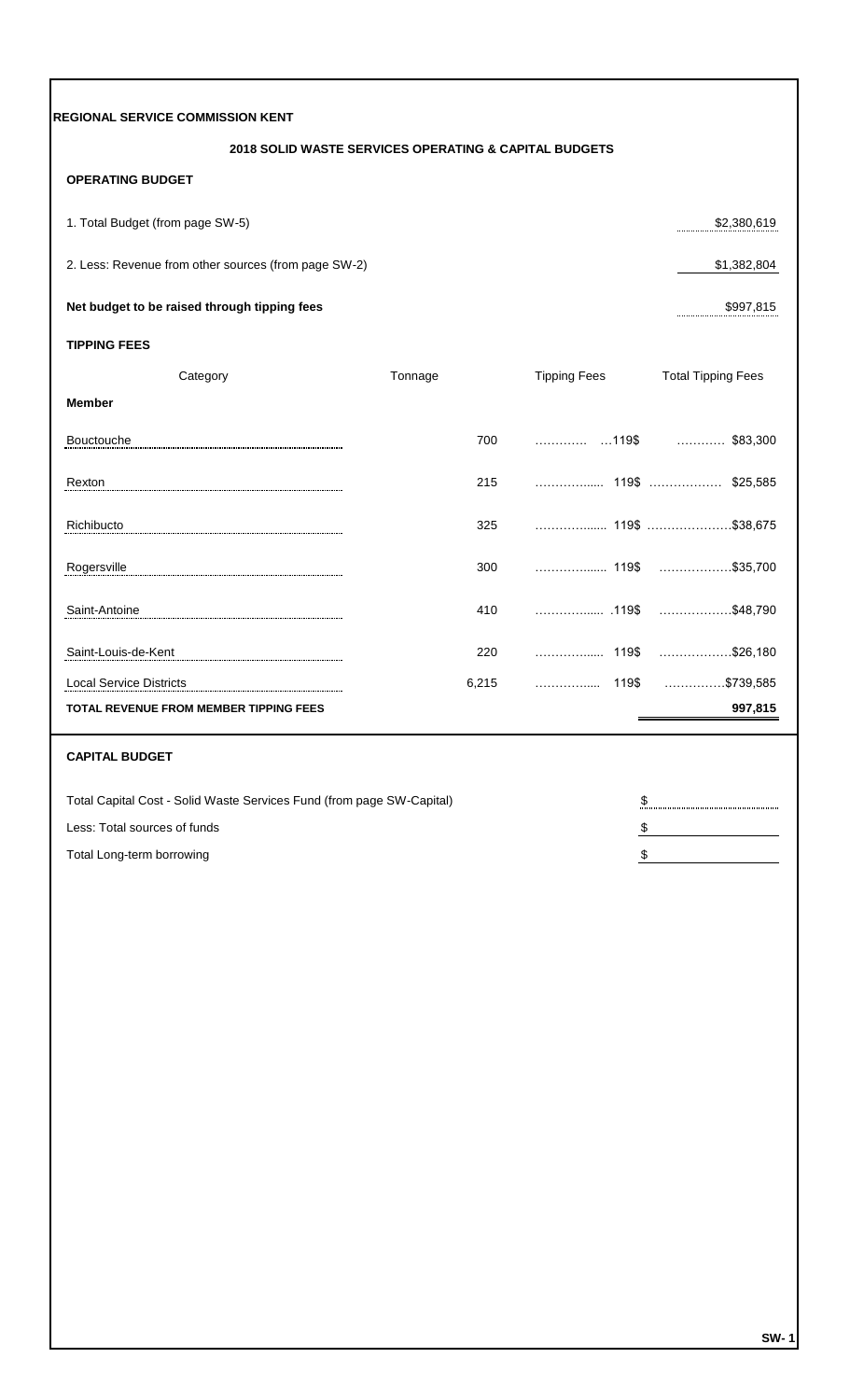#### **2018 SOLID WASTE SERVICES OPERATING BUDGET**

|           |                                                       | 2017<br><b>BUDGET</b> | 2018<br><b>BUDGET</b> |  |
|-----------|-------------------------------------------------------|-----------------------|-----------------------|--|
| 1.4.0.0.0 | <b>SOLID WASTE SERVICES</b>                           |                       |                       |  |
| 1.4.2.0.0 | <b>REVENUES FROM OTHER SOURCES</b>                    |                       |                       |  |
| 1.4.2.1.0 | <b>Tipping Fees from Other Sources</b>                |                       |                       |  |
| 1.4.2.1.1 | Industrial/Commercial/Institutional                   | 36,000                | 37,700                |  |
| 1.4.2.1.2 | <b>Construction and Demolition</b>                    | 1,500                 | 1,500                 |  |
| 1.4.2.1.3 | <b>Other Regional Service Commissions</b>             |                       |                       |  |
| 1.4.2.1.4 | <b>First Nations</b>                                  | 64,200                | 127,165               |  |
| 1.4.2.1.8 | <b>Collection Contracts (Rexton)</b>                  | 31,066                | 31,809                |  |
| 1.4.2.1.9 | Collection Contracts (Richibucto)                     | 45,525                | 46,322                |  |
|           | <b>Collection Contracts (Rrogersville)</b>            | 38,186                | 39,330                |  |
|           | Collection Contracts (Saint-Louis-de-Kent)            | 28,262                | 29,394                |  |
|           | <b>Collection Contracts (Local Service Districts)</b> | 1,004,163             | 1,062,909             |  |
|           | Collection Contracts (Bouctouche First Nation)        | 3,155                 | 3,312                 |  |
| 1.4.2.2.0 | <b>Special Waste</b>                                  |                       |                       |  |
| 1.4.2.2.1 |                                                       |                       |                       |  |
| 1.4.2.2.2 |                                                       |                       |                       |  |
| 1.4.2.3.0 | <b>Recycling</b>                                      |                       |                       |  |
| 1.4.2.3.1 | Fibre (News Print, Cardboard, Magazines etc.)         |                       |                       |  |
| 1.4.2.3.2 | <b>Refundables Products</b>                           |                       |                       |  |
| 1.4.2.3.3 | Shredding                                             |                       |                       |  |
| 1.4.2.3.4 | Metals                                                |                       |                       |  |
| 1.4.2.3.5 | Paints                                                |                       |                       |  |
| 1.4.2.3.9 |                                                       |                       |                       |  |
| 1.4.2.4.0 | <b>Other Operational Revenue</b>                      |                       |                       |  |
| 1.4.2.4.1 | Organics                                              |                       |                       |  |
| 1.4.2.4.2 | Compost                                               | 1,500                 | 3,000                 |  |
| 1.4.2.4.9 |                                                       |                       |                       |  |
| 1.4.2.5.0 | <b>Government Transfers</b>                           |                       |                       |  |
| 1.4.2.5.1 |                                                       |                       |                       |  |
| 1.4.2.5.2 |                                                       |                       |                       |  |
| 1.4.2.6.0 | <b>Transfers from Own and Other funds</b>             |                       |                       |  |
| 1.4.2.6.1 | Second Previous Year Surplus                          | 60,428                | 0                     |  |
| 1.4.2.6.2 | <b>Operating Reserve Fund</b>                         |                       |                       |  |
| 1.4.2.6.3 | <b>Generation Facility Operating Fund</b>             |                       |                       |  |
| 1.4.2.7.0 | <b>Other Revenues</b>                                 |                       |                       |  |
| 1.4.2.7.1 | Interest Income                                       | 360                   | 363                   |  |
| 1.4.2.7.2 | <b>HST Rebate</b>                                     |                       |                       |  |
| 1.4.2.7.9 |                                                       |                       |                       |  |
| 1.4.2.T.T | <b>TOTAL REVENUE FROM OTHER SOURCES</b>               | 1,314,345             | 1,382,804             |  |

**SW-2**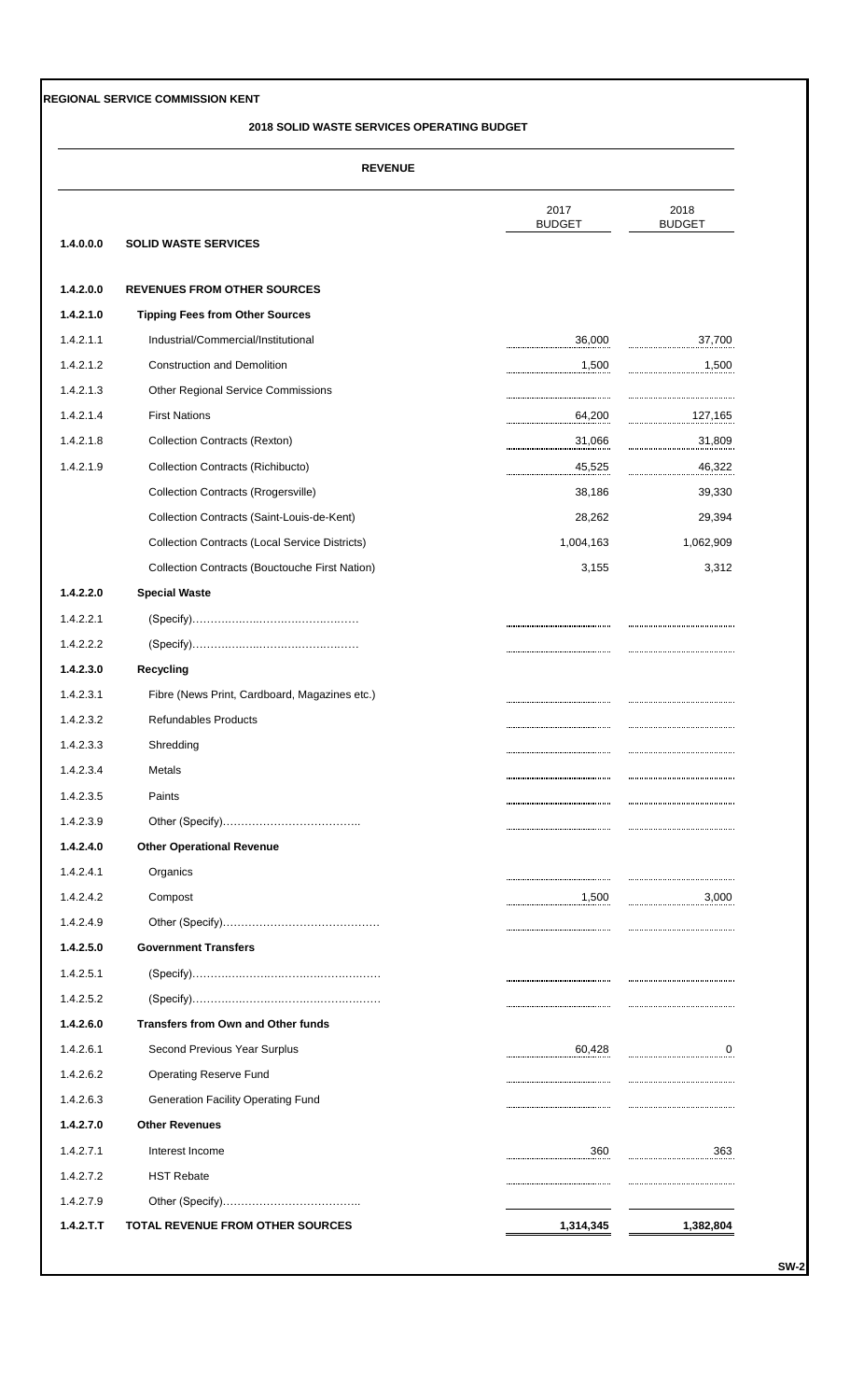#### **2018 SOLID WASTE SERVICES OPERATING BUDGET**

| <b>EXPENDITURE</b> |                                                     |                       |                       |  |
|--------------------|-----------------------------------------------------|-----------------------|-----------------------|--|
|                    |                                                     | 2017<br><b>BUDGET</b> | 2018<br><b>BUDGET</b> |  |
| 2.4.0.0.0          | <b>SOLID WASTE SERVICES</b>                         |                       |                       |  |
| 2.4.2.0.0          | <b>ADMINISTRATION</b>                               |                       |                       |  |
| 2.4.2.0.1          | ALLOCATION FROM CORPORATE SERVICES (from page CS-1) | 154,864               | 131,848               |  |
| 2.4.2.1.0          | <b>Director's Office</b>                            |                       |                       |  |
| 2.4.2.1.1          | Salaries & Benefits                                 | 72,000                | 73,471                |  |
| 2.4.2.1.2          | Travel                                              | 4,000                 | 4,000                 |  |
| 2.4.2.1.3          | Training and Development                            | 6,000                 | 5,529                 |  |
| 2.4.2.1.9          | Other: Worksafe NB                                  | 1,200                 | 1,200                 |  |
| 2.4.2.4.0          | <b>Other Administration Services</b>                |                       |                       |  |
| 2.4.2.4.1          | Advertising and Public Relations                    |                       |                       |  |
| 2.4.2.4.2          | Liability Insurance                                 |                       |                       |  |
| 2.4.2.4.3          | <b>Professional Services</b>                        |                       |                       |  |
| 2.4.2.4.4          | <b>Legal Services</b>                               | 4,000                 | 2,500                 |  |
| 2.4.2.4.5          | <b>Office Building</b>                              | 16,000                | 16,000                |  |
| 2.4.2.4.6          | Office Equipment and Supplies                       | 4,000                 | 4,000                 |  |
| 2.4.2.4.7          | Printing and Copying                                | 3,000                 | 3,000                 |  |
| 2.4.2.4.8          | Telecommunications                                  | 5,000                 | 4,000                 |  |
| 2.4.2.4.9          |                                                     | 4,000                 | 2,500                 |  |
| 2.4.2.5.0          | <b>Public Education</b>                             |                       |                       |  |
| 2.4.2.5.1          | Advertising, tours, promotional                     | 55,000                | 49,000                |  |
| 2.4.2.5.2          | Travel                                              | 4,000                 | 4,000                 |  |
| 2.4.2.5.9          | <b>Other: Education Coordinator Salaries</b>        | <br>55,000            | 56,000                |  |
|                    | <b>Other: First Nation Education Coordinator</b>    | 0                     | 45,800                |  |
|                    | Other: Solid Waste Technical Committee              | 6,000                 | 6,000                 |  |
| 2.4.2.T.T          | <b>TOTAL ADMINISTRATION</b>                         | 394,064               | 408,848               |  |
| 2.4.3.0.0          | <b>OPERATIONS</b>                                   |                       |                       |  |
| 2.4.3.1.0          | <b>Station and Building</b>                         |                       |                       |  |
| 2.4.3.1.1          | Repairs and Maintenance                             |                       |                       |  |
| 2.4.3.1.2          | Electricity                                         |                       |                       |  |
| 2.4.3.1.3          | Janitorial                                          |                       |                       |  |
| 2.4.3.1.4          | Insurance                                           |                       |                       |  |
| 2.4.3.1.5          | <b>Property Taxes</b>                               |                       |                       |  |
| 2.4.3.1.9          |                                                     |                       |                       |  |
| 2.4.3.1.S.T        | <b>Subtotal</b>                                     |                       |                       |  |
| 2.4.3.2.0          | <b>Machinery &amp; Equipment</b>                    |                       |                       |  |
| 2.4.3.2.1          | Vehicles                                            |                       |                       |  |
| 2.4.3.2.2          | Small Equipment (non-capital)                       |                       |                       |  |
| 2.4.3.2.3          | Operating Leases (non-capital leases)               |                       |                       |  |
| 2.4.3.2.4          | Fuel                                                |                       |                       |  |
| 2.4.3.2.5          | Repairs and Maintenance                             |                       |                       |  |
| 2.4.3.2.6          | Insurance                                           |                       |                       |  |
| 2.4.3.2.9          |                                                     |                       |                       |  |
| 2.4.3.2.S.T        | Subtotal                                            |                       |                       |  |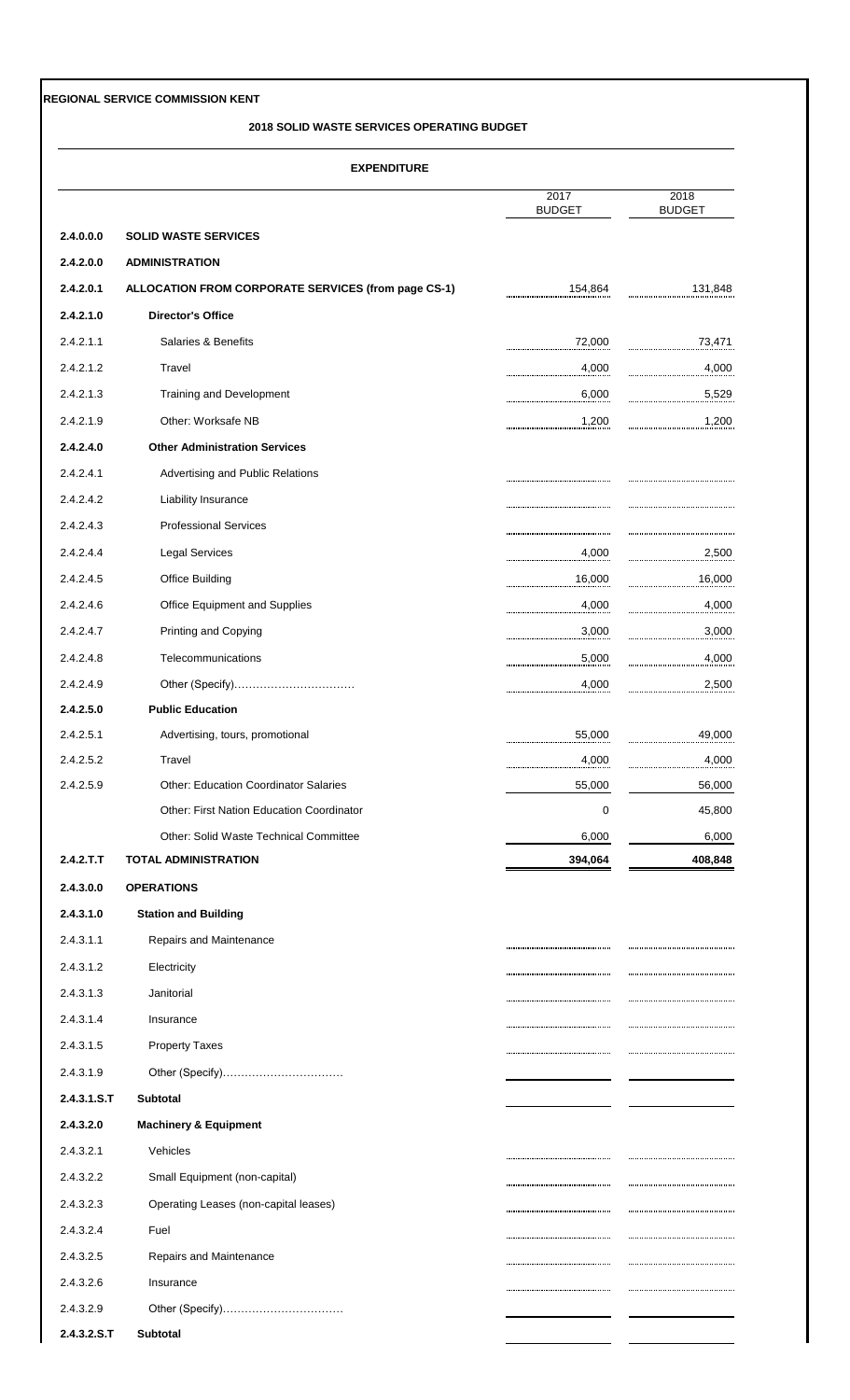#### **2018 SOLID WASTE SERVICES OPERATING BUDGET**

|                |                                    | 2017<br><b>BUDGET</b> | 2018<br><b>BUDGET</b> |
|----------------|------------------------------------|-----------------------|-----------------------|
| 2.4.3.3.0      | <b>Landfill Operations</b>         |                       |                       |
| 2.4.3.3.1      | Personnel                          |                       |                       |
| 2.4.3.3.2      | Small Equipment (non capital)      |                       |                       |
| 2.4.3.3.3      | Site and Road Maintenance          |                       |                       |
| 2.4.3.3.4      | Monitoring                         |                       |                       |
| 2.4.3.3.5      | <b>Site Security</b>               |                       |                       |
| 2.4.3.3.6      | Special Waste Handling             |                       |                       |
| 2.4.3.3.7      | Cells                              |                       |                       |
| 2.4.3.3.8      | Leachate & Siltation Management    |                       |                       |
| 2.4.3.3.9      | Other: Southeast RSC Disposal Fees | 814,066               | 721,600               |
| $2.4.3.3.5.$ T | <b>Subtotal</b>                    | 814,066               | 721,600               |
| 2.4.3.4.0      | <b>Transfer Station Operations</b> |                       |                       |
| 2.4.3.4.1      | Personnel                          |                       |                       |
| 2.4.3.4.2      | Small Equipment (non capital)      |                       |                       |
| 2.4.3.4.3      | Site and Road Maintenance          |                       |                       |
| 2.4.3.4.4.     | <b>Site Security</b>               |                       |                       |
| 2.4.3.4.5      | <b>Contracted Services</b>         |                       |                       |
| 2.4.3.4.6      | Special Waste Handling             |                       |                       |
| 2.4.3.4.9      | Other (Specify)                    |                       |                       |
| 2.4.3.4.S.T    | Subtotal                           |                       |                       |
| 2.4.3.5.0      | <b>Scale house</b>                 |                       |                       |
| 2.4.3.5.1      | Personnel                          |                       |                       |
| 2.4.3.5.2      | Small Equipment (non capital)      |                       |                       |
| 2.4.3.5.3      | Supplies                           |                       |                       |
| 2.4.3.5.9      | Other (Specify)                    |                       |                       |
| 2.4.3.5.S.T    | Subtotal                           |                       |                       |
| 2.4.3.6.0      | <b>Waste Diversion</b>             |                       |                       |
| 2.4.3.6.1      | Personnel                          |                       |                       |
| 2.4.3.6.2      | Recycling                          |                       |                       |
| 2.4.3.6.3      | Collection                         | 1,094,279             | 1,155,810             |
| 2.4.3.6.4      | <b>Equipment Maintenance</b>       |                       |                       |
| 2.4.3.6.5      | <b>Contracted Services</b>         |                       |                       |
| 2.4.3.6.9      | Other (Specify)                    |                       |                       |
| 2.4.3.6. S.T   | Subtotal                           | 1,094,279             | 1,155,810             |
| 2.4.3.7.0      | <b>Composting Program</b>          |                       |                       |
| 2.4.3.7.1      | Personnel                          |                       |                       |
| 2.4.3.7.2      | Processing                         |                       |                       |
| 2.4.3.7.3      | <b>Demonstration Site</b>          |                       |                       |
| 2.4.3.7.9      | Other: Composters purchasing       | 10,000                | 7,000                 |
| 2.4.3.7.S.T    | Subtotal                           | 10,000                | 7,000                 |
| 2.4.3.8.0      | <b>Hazardous Household Waste</b>   |                       |                       |
| 2.4.3.8.1      | Personnel                          |                       |                       |
| 2.4.3.8.2      | Collection                         |                       |                       |
| 2.4.3.8.2      | Disposal                           |                       |                       |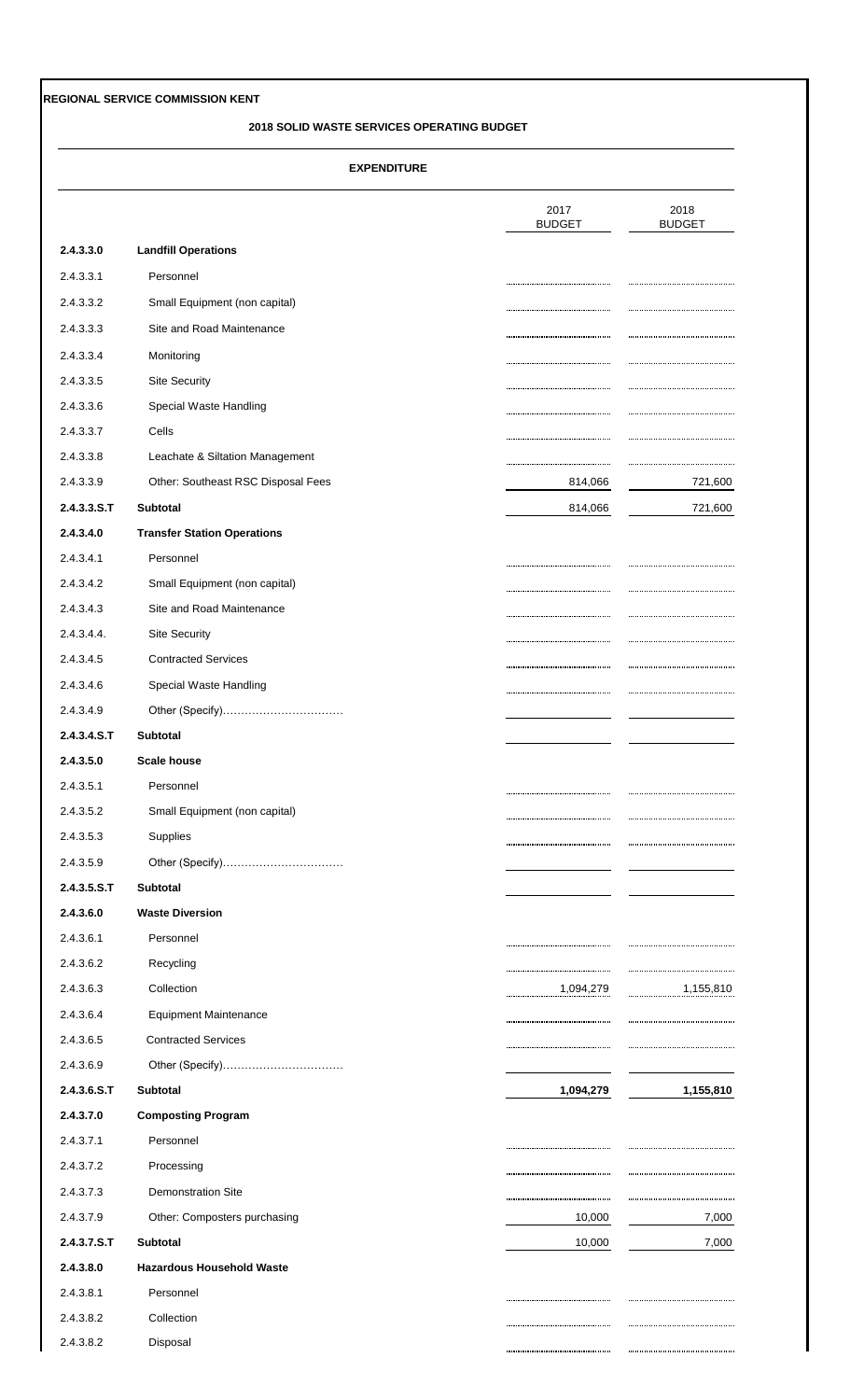#### **2018 SOLID WASTE SERVICES OPERATING BUDGET**

|             |                                           | 2017<br><b>BUDGET</b> | 2018<br><b>BUDGET</b> |
|-------------|-------------------------------------------|-----------------------|-----------------------|
| 2.4.3.8.9   | Other (Battery pickups)                   | 5,000                 | 5,000                 |
| 2.4.3.8.S.T | <b>Subtotal</b>                           | 5,000.00 \$           | 5,000.00 \$           |
| 2.4.3.T.T   | <b>TOTAL OPERATIONS</b>                   | 1,923,345.00 \$       | 1,889,410             |
| 2.4.4.0.0   | <b>FISCAL SERVICES</b>                    |                       |                       |
| 2.4.4.1.0   | <b>Interest</b>                           |                       |                       |
| 2.4.4.1.1   | <b>Current Operations</b>                 |                       |                       |
| 2.4.4.1.2   | Short-Term borrowing for capital projects |                       |                       |
| 2.4.4.1.3   | Long-Term Debt                            |                       |                       |
| 2.4.4.2.0   | <b>Other Financing Charges</b>            |                       |                       |
| 2.4.4.2.1   | <b>Debenture Discounts</b>                |                       |                       |
| 2.4.4.2.2   | Cost of Issuing & Selling New Debentures  |                       |                       |
| 2.4.4.2.3   | <b>Banking Service Charge</b>             |                       |                       |
| 2.4.4.2.9   |                                           |                       |                       |
| 2.4.4.3.0   | <b>Transfers to Other Funds</b>           |                       |                       |
| 2.4.4.3.1   | Capital Fund - Debt Repayment             |                       |                       |
| 2.4.4.3.2   | Capital Fund - Asset Acquisition          |                       |                       |
| 2.4.4.3.3   | Capital Reserve Fund                      |                       |                       |
| 2.4.4.3.4   | <b>Operating Reserve Fund</b>             | 20,071                |                       |
| 2.4.4.3.5.  | <b>Generation Facility Operating Fund</b> |                       |                       |
| 2.4.4.4.0   | <b>Other Fiscal Services</b>              |                       |                       |
| 2.4.4.4.1   | <b>Bad Debt Expense</b>                   |                       |                       |
| 2.4.4.4.2   | Closure and Post-Closure Expense          |                       |                       |
| 2.4.4.4.3   | Second Previous Year Deficit              |                       | 82,361                |
| 2.4.4.4.9   | Other (Specify)                           |                       |                       |
| 2.4.4.T.T   | <b>TOTAL FISCAL SERVICES</b>              | 20,071                | 82,361                |
| 2.T.T.T.T.T | <b>TOTAL EXPENDITURES</b>                 | 2,337,480             | 2,380,619             |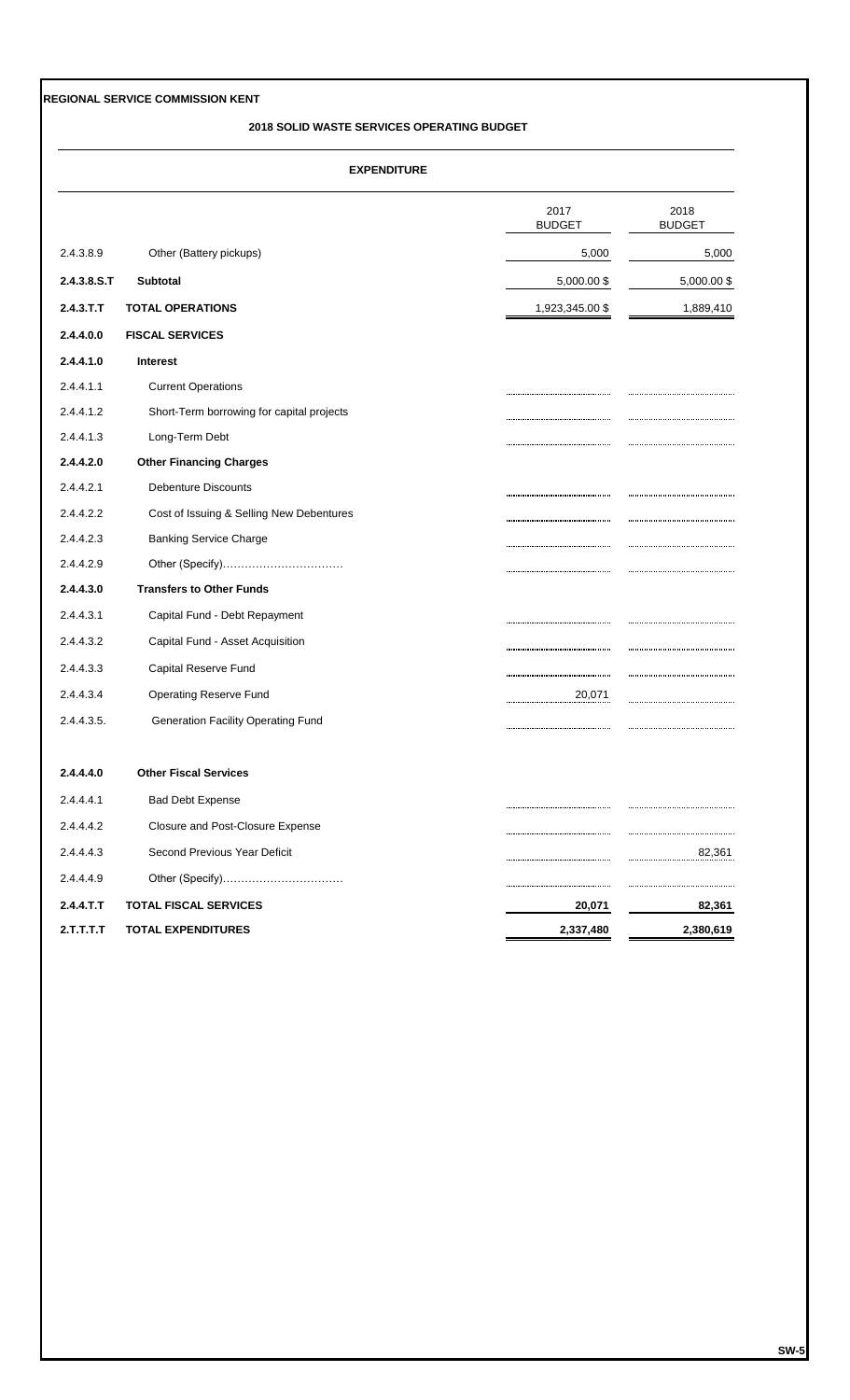| REGIONAL SERVICE COMMISSION KENT |                                                                        |                                      |                      |
|----------------------------------|------------------------------------------------------------------------|--------------------------------------|----------------------|
|                                  |                                                                        | 2018 UP RIVER COUNTRY MARKET BUDGETS |                      |
| <b>OPERATING BUDGET</b>          |                                                                        |                                      |                      |
| 1. Total Budget (from page OT-3) |                                                                        |                                      | $10,084$ \$          |
|                                  | 2. Less: Revenue from other sources (from page OT-2)                   |                                      | 771\$                |
|                                  | Net Budget to be raised from participating members                     |                                      | 9,313\$              |
| <b>MEMBER CHARGES</b>            |                                                                        | Cost Sharing Data                    |                      |
| Member                           | Specify: Tax Base                                                      | Specify:                             | <b>Member Share</b>  |
| 1 DSL de Harcourt                | 17,862,400                                                             |                                      | 893                  |
| 2 DSL de Richibucto              | 88,773,800                                                             |                                      | 4,440                |
| 3 DSL de Weldford                | 79,594,700                                                             |                                      | 3,980                |
|                                  | 186,230,900                                                            |                                      |                      |
|                                  |                                                                        |                                      | 9,313                |
| <b>CAPITAL BUDGET</b>            |                                                                        |                                      |                      |
|                                  | Total Cost Capital - Other Shared Services Fund (from page OT-Capital) |                                      | $\pmb{\mathfrak{P}}$ |
| Less: Total sources of funds     |                                                                        |                                      | \$                   |
| Total Long-term borrowing        |                                                                        |                                      | \$                   |
|                                  |                                                                        |                                      |                      |
|                                  |                                                                        |                                      |                      |
|                                  |                                                                        |                                      |                      |
|                                  |                                                                        |                                      |                      |
|                                  |                                                                        |                                      |                      |
|                                  |                                                                        |                                      |                      |
|                                  |                                                                        |                                      |                      |
|                                  |                                                                        |                                      |                      |
|                                  |                                                                        |                                      |                      |
|                                  |                                                                        |                                      |                      |
|                                  |                                                                        |                                      | <b>OT-1</b>          |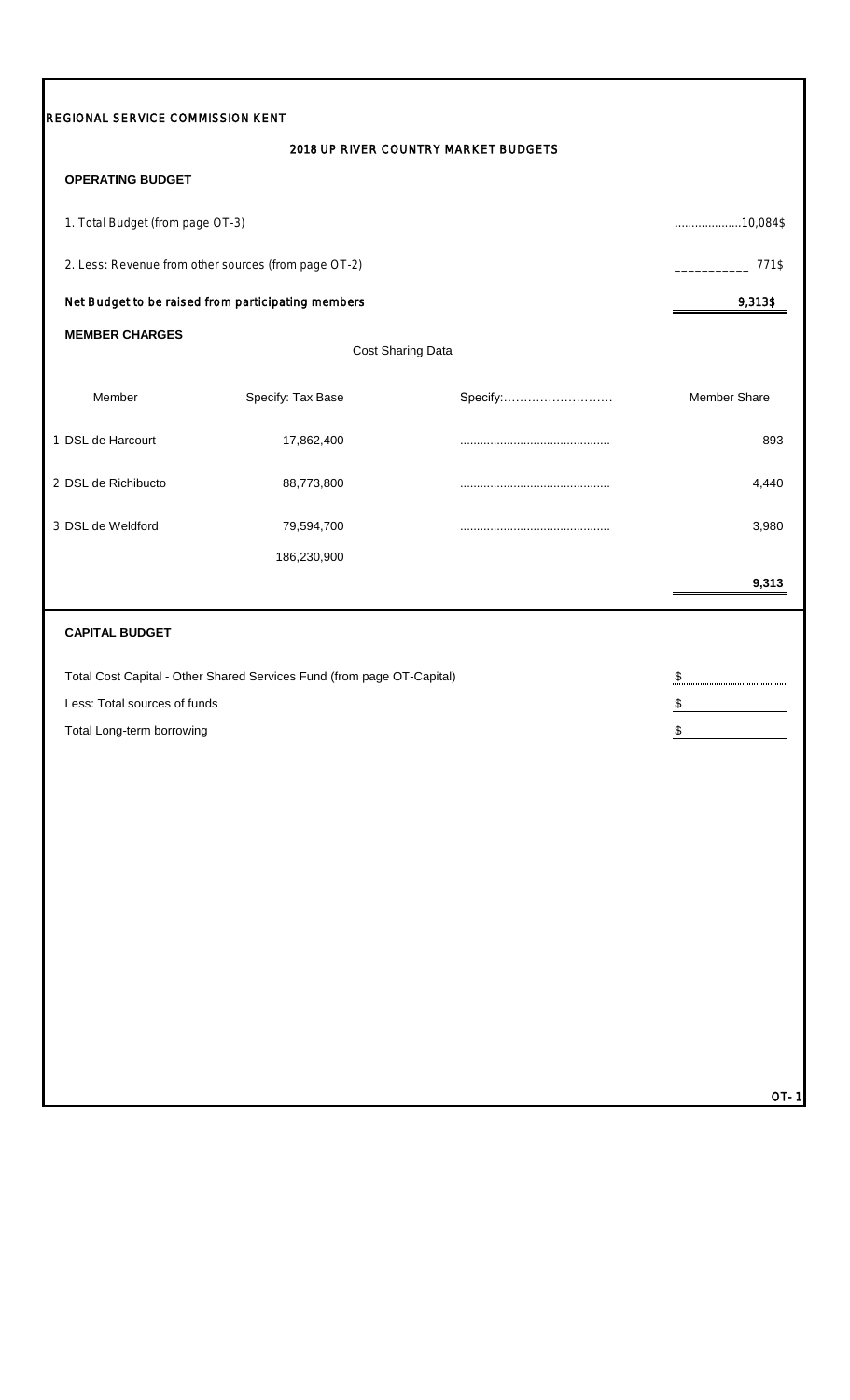## **2018 UP RIVER COUNTRY MARKET OPERATING BUDGET**

| cvc. | FVFNI | н |
|------|-------|---|
|      |       | × |

|              |                                         | 2017<br><b>BUDGET</b> | 2018<br><b>BUDGET</b>                        |
|--------------|-----------------------------------------|-----------------------|----------------------------------------------|
| 1.6.0.0.0    | <b>OTHER SHARED SERVICES</b>            |                       |                                              |
| 1.6.2.0.0    | <b>REVENUE FROM OTHER SOURCES</b>       |                       |                                              |
| 1.6.2.5.0    | <b>Government Transfers</b>             |                       |                                              |
| 1.6.2.5.1    |                                         |                       |                                              |
| 1.6.2.5.2    |                                         |                       |                                              |
| 1.6.2.6.0    | <b>Transfers from Own Sources</b>       |                       |                                              |
| 1.6.2.6.1    | Second Previous Year Surplus            | 0<br>                 | 771<br>,,,,,,,,,,,,,,,,,,,,,,,,,,,,,,,,,,,,, |
| 1.6.2.6.2    | <b>Operating Reserve Fund</b>           |                       |                                              |
| 1.6.2.7.0    | <b>Other Revenue</b>                    |                       |                                              |
| 1.6.2.7.1    | Interest Income                         |                       |                                              |
| 1.6.2.7.2    | <b>HST Rebate</b>                       |                       |                                              |
| 1.6.2.7.9    |                                         |                       |                                              |
| $1.6$ .T.T.T | <b>TOTAL REVENUE FROM OTHER SOURCES</b> | 0                     | 771                                          |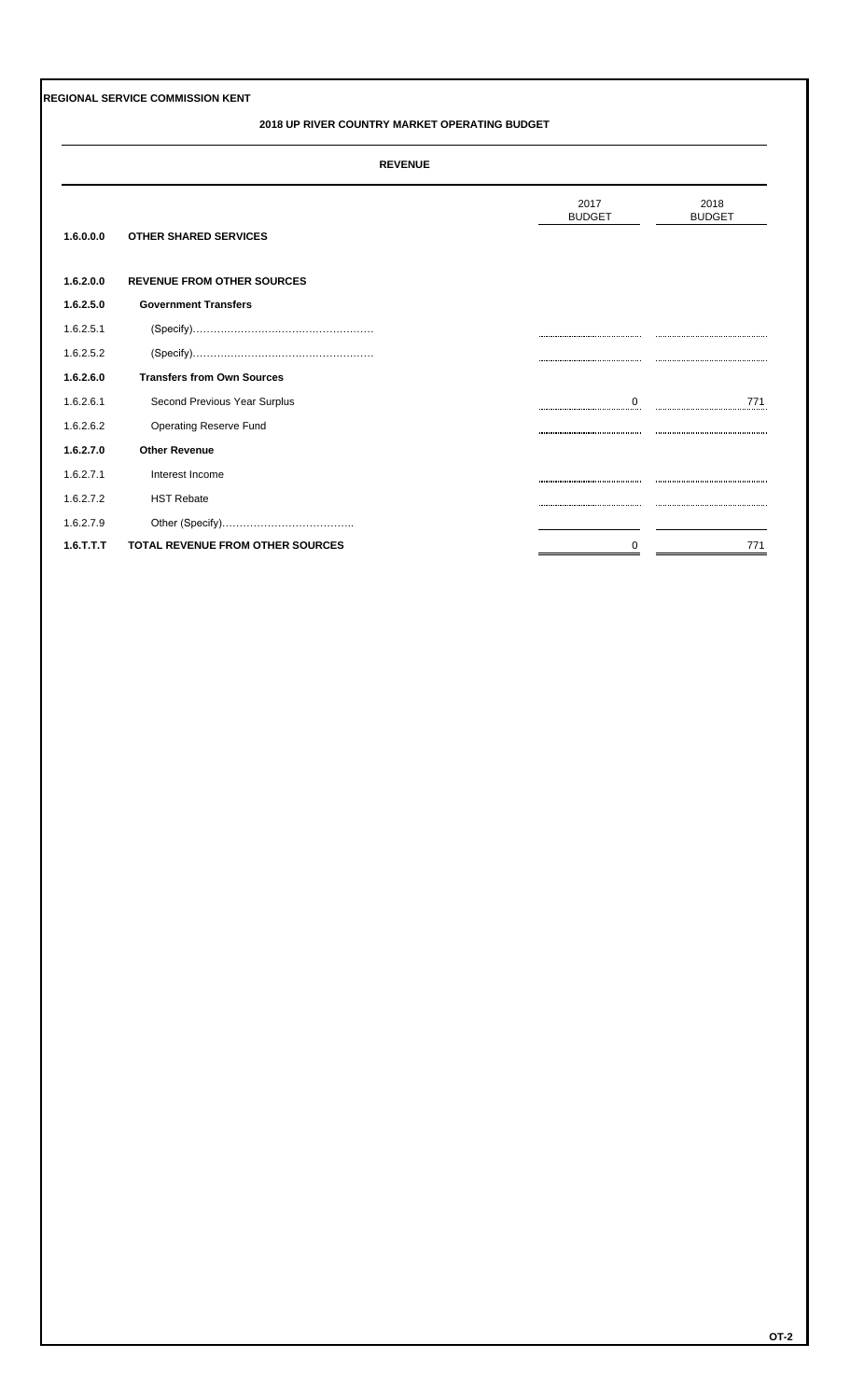## **2018 UP RIVER COUNTRY MARKET OPERATING BUDGET**

|  | <b>EXPENDITURE</b> |  |
|--|--------------------|--|
|  |                    |  |

|           |                                                     | 2017<br><b>BUDGET</b> | 2018<br><b>BUDGET</b> |
|-----------|-----------------------------------------------------|-----------------------|-----------------------|
| 2.6.0.0.0 | <b>OTHER SHARED SERVICES</b>                        |                       |                       |
| 2.6.2.0.0 | <b>ADMINISTRATION</b>                               |                       |                       |
| 2.6.2.0.1 | ALLOCATION FROM CORPORATE SERVICES (from page CS-1) | 400                   | 504                   |
| 2.6.2.1.0 | Personnel                                           |                       |                       |
| 2.6.2.1.1 | Salaries and Benefits                               | 5,000                 | $\overline{0}$        |
| 2.6.2.1.2 | Travel                                              |                       |                       |
| 2.6.2.1.3 | Training and Development                            |                       |                       |
| 2.6.2.1.9 | Other: Transfer to the Market                       | 3,298                 | 9,355                 |
| 2.6.2.2.0 | <b>Other Administrative Services</b>                |                       |                       |
| 2.6.2.2.1 | Advertising and Public Relations                    |                       |                       |
| 2.6.2.2.2 | Liability Insurance                                 |                       |                       |
| 2.6.2.2.3 | <b>Professional Services</b>                        |                       |                       |
| 2.6.2.2.4 | <b>Legal Services</b>                               |                       |                       |
| 2.6.2.2.5 | Office Building                                     |                       |                       |
| 2.6.2.2.6 | Office Equipment and Supplies                       |                       |                       |
| 2.6.2.2.7 | Printing and Copying                                |                       |                       |
| 2.6.2.2.8 | Telecommunications                                  |                       |                       |
| 2.6.2.2.9 | Other (Specify)                                     |                       |                       |
| 2.6.2.T.T | <b>TOTAL ADMINISTRATION</b>                         | 8698                  | 9859                  |
| 2.6.4.0.0 | <b>FISCAL SERVICES</b>                              |                       |                       |
| 2.6.4.1.0 | Interest                                            |                       |                       |
| 2.6.4.1.1 | <b>Current Operations</b>                           | 225                   | 225                   |
| 2.8.1.1.7 | Short-Term borrowing for capital projects           |                       |                       |
| 2.6.4.1.3 | Long-Term Debt                                      |                       |                       |
|           |                                                     |                       |                       |
| 2.6.4.2.0 | <b>Other Financing Charges</b>                      |                       |                       |
| 2.6.4.2.1 | <b>Debenture Discounts</b>                          |                       |                       |
| 2.6.4.2.2 | Cost of Issuing & Selling New Debentures            |                       |                       |
| 2.6.4.2.3 | <b>Banking Service Charge</b>                       |                       |                       |
| 2.6.4.2.9 |                                                     |                       |                       |
| 2.6.4.3.0 | <b>Transfers to Funds and Reserves</b>              |                       |                       |
| 2.6.4.3.1 | Capital Fund - Debt Repayment                       |                       |                       |
| 2.6.4.3.2 | Capital Fund - Asset Acquisition                    |                       |                       |
| 2.6.4.3.3 | <b>Capital Reserve</b>                              |                       |                       |
| 2.6.4.3.4 | <b>Operating Reserve</b>                            |                       | <br><br>              |
| 2.6.4.4.0 | <b>Other Fiscal Services</b>                        |                       |                       |
| 2.6.4.4.3 | Second Previous Year Deficit                        |                       |                       |
| 2.6.4.4.9 |                                                     |                       |                       |
| 2.6.4.T.T | <b>TOTAL FISCAL SERVICES</b>                        | 225                   | 225                   |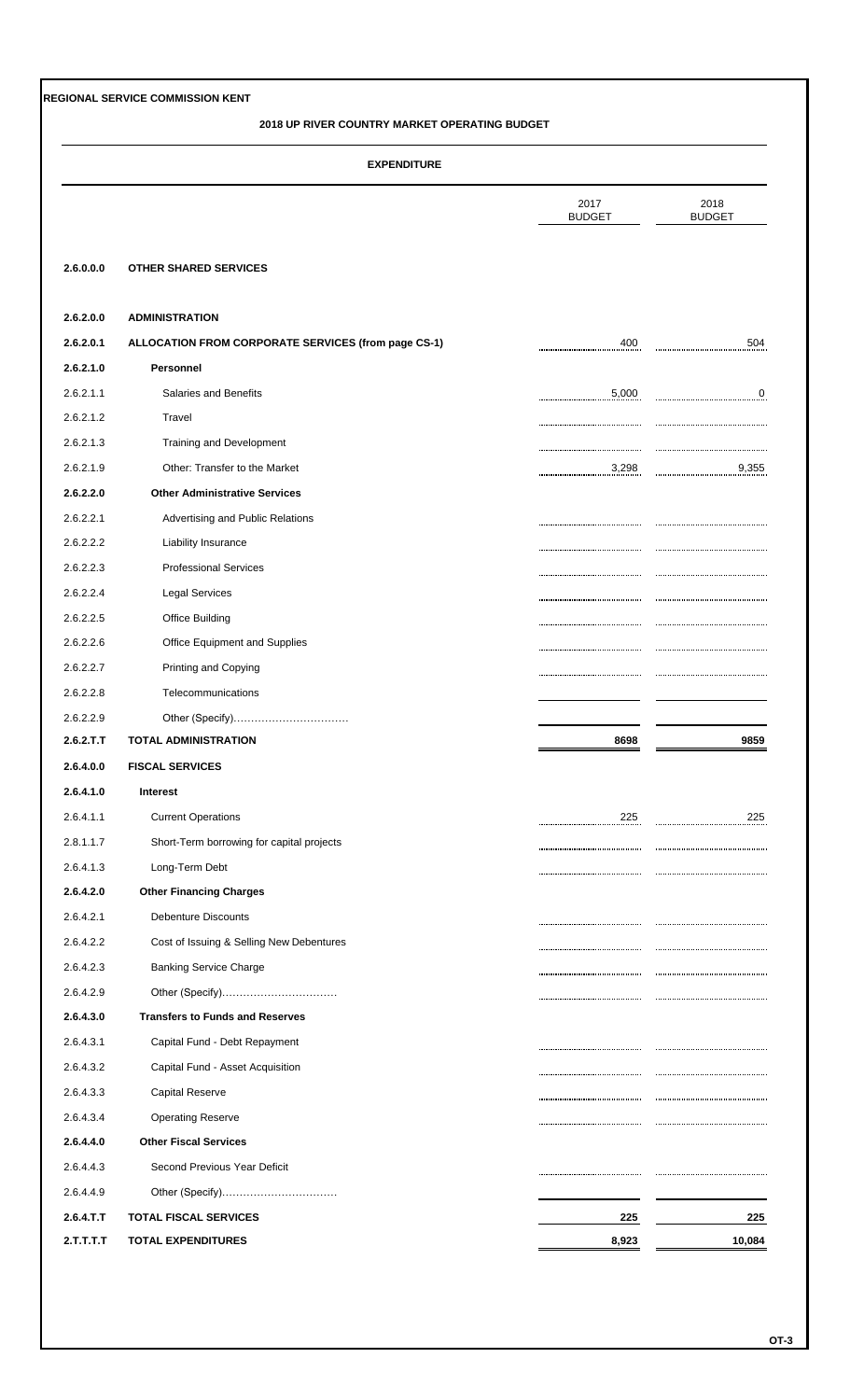|                                  |                                                                        | 2018 RECREATION MASTER PLAN IMPLEMENTATION OPERATING & CAPITAL BUDGETS |                       |  |
|----------------------------------|------------------------------------------------------------------------|------------------------------------------------------------------------|-----------------------|--|
| <b>OPERATING BUDGET</b>          |                                                                        |                                                                        |                       |  |
| 1. Total Budget (from page OT-3) |                                                                        |                                                                        | 77,986\$              |  |
|                                  | 2. Less: Revenue from other sources (from page OT-2)                   |                                                                        |                       |  |
|                                  | Net Budget to be raised from participating members                     |                                                                        | 38,986\$              |  |
| <b>MEMBER CHARGES</b>            |                                                                        | Cost Sharing Data                                                      |                       |  |
|                                  |                                                                        |                                                                        |                       |  |
| Member                           | Population (2016)                                                      | Tax Base (2017)                                                        | Member Share          |  |
| 1 Bouctouche                     | 2,361                                                                  | 212,683,000                                                            | 3,478                 |  |
| 2 Cocagne                        | 2,649                                                                  | 198,849,450                                                            | 3,518                 |  |
| 3 Rexton                         | 830                                                                    | 81,598,600                                                             | 1,287                 |  |
| 4 Richibucto                     | 1,266                                                                  | 107,061,500                                                            | 1,798                 |  |
| 5 Rogersville                    | 1,166                                                                  | 53,801,650                                                             | 1,244                 |  |
| 6 Saint-Antoine                  | 1,733                                                                  | 108,688,300                                                            | 2,113                 |  |
| 7 Saint-Louis-de-Kent            | 856                                                                    | 58,769,400                                                             | 1,092                 |  |
| 8 Local Service Districts        | 19,711                                                                 | 1,284,344,700                                                          | 24,456                |  |
|                                  | 30,572                                                                 | 2,105,796,600                                                          | 38,986                |  |
| <b>CAPITAL BUDGET</b>            |                                                                        |                                                                        |                       |  |
|                                  | Total Cost Capital - Other Shared Services Fund (from page OT-Capital) |                                                                        | $\boldsymbol{\theta}$ |  |
| Less: Total sources of funds     |                                                                        |                                                                        | $\frac{1}{2}$         |  |
| Total Long-term borrowing        |                                                                        |                                                                        |                       |  |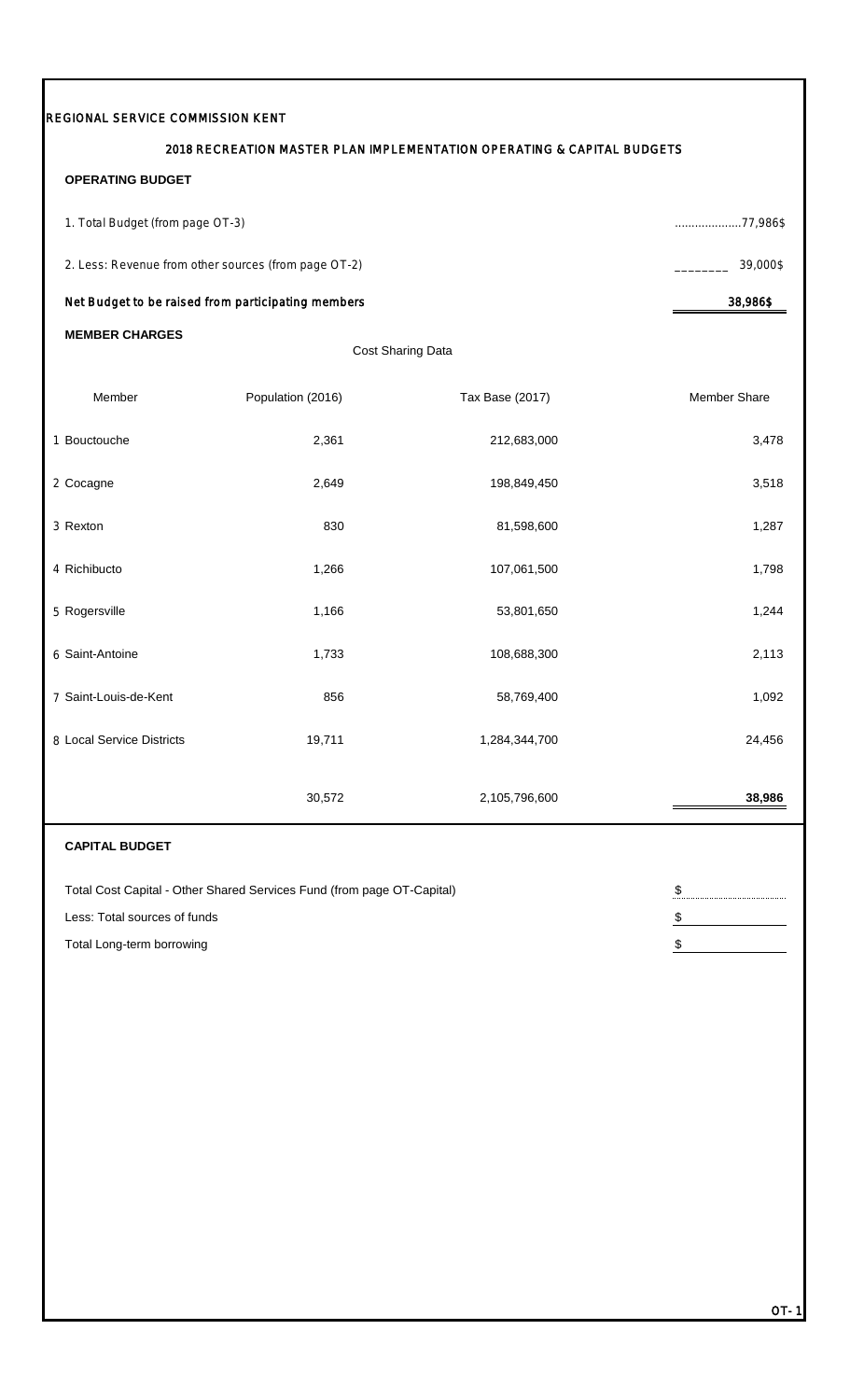#### **2018 RECREATION MASTERPLAN IMPLEMENTATION OPERATING BUDGET**

| ۸ľ<br>٠<br>↽<br>. .<br>−<br>ъ |  |
|-------------------------------|--|
|                               |  |

|              |                                                   | 2017<br><b>BUDGET</b> | 2018<br><b>BUDGET</b> |
|--------------|---------------------------------------------------|-----------------------|-----------------------|
| 1.6.0.0.0    | <b>OTHER SHARED SERVICES</b>                      |                       |                       |
|              |                                                   |                       |                       |
| 1.6.2.0.0    | <b>REVENUE FROM OTHER SOURCES</b>                 |                       |                       |
| 1.6.2.5.0    | <b>Government Transfers</b>                       |                       |                       |
| 1.6.2.5.1    | Grant - Tourisme, Heritage and Culture Department | $\Omega$<br>          | 39,000                |
| 1.6.2.5.2    |                                                   |                       |                       |
| 1.6.2.6.0    | <b>Transfers from Own Sources</b>                 |                       |                       |
| 1.6.2.6.1    | Second Previous Year Surplus                      |                       |                       |
| 1.6.2.6.2    | Operating Reserve Fund                            |                       |                       |
| 1.6.2.7.0    | <b>Other Revenue</b>                              |                       |                       |
| 1.6.2.7.1    | Interest Income                                   |                       |                       |
| 1.6.2.7.2    | <b>HST Rebate</b>                                 |                       |                       |
| 1.6.2.7.9    |                                                   |                       |                       |
| $1.6$ .T.T.T | <b>TOTAL REVENUE FROM OTHER SOURCES</b>           | 0                     | 39,000                |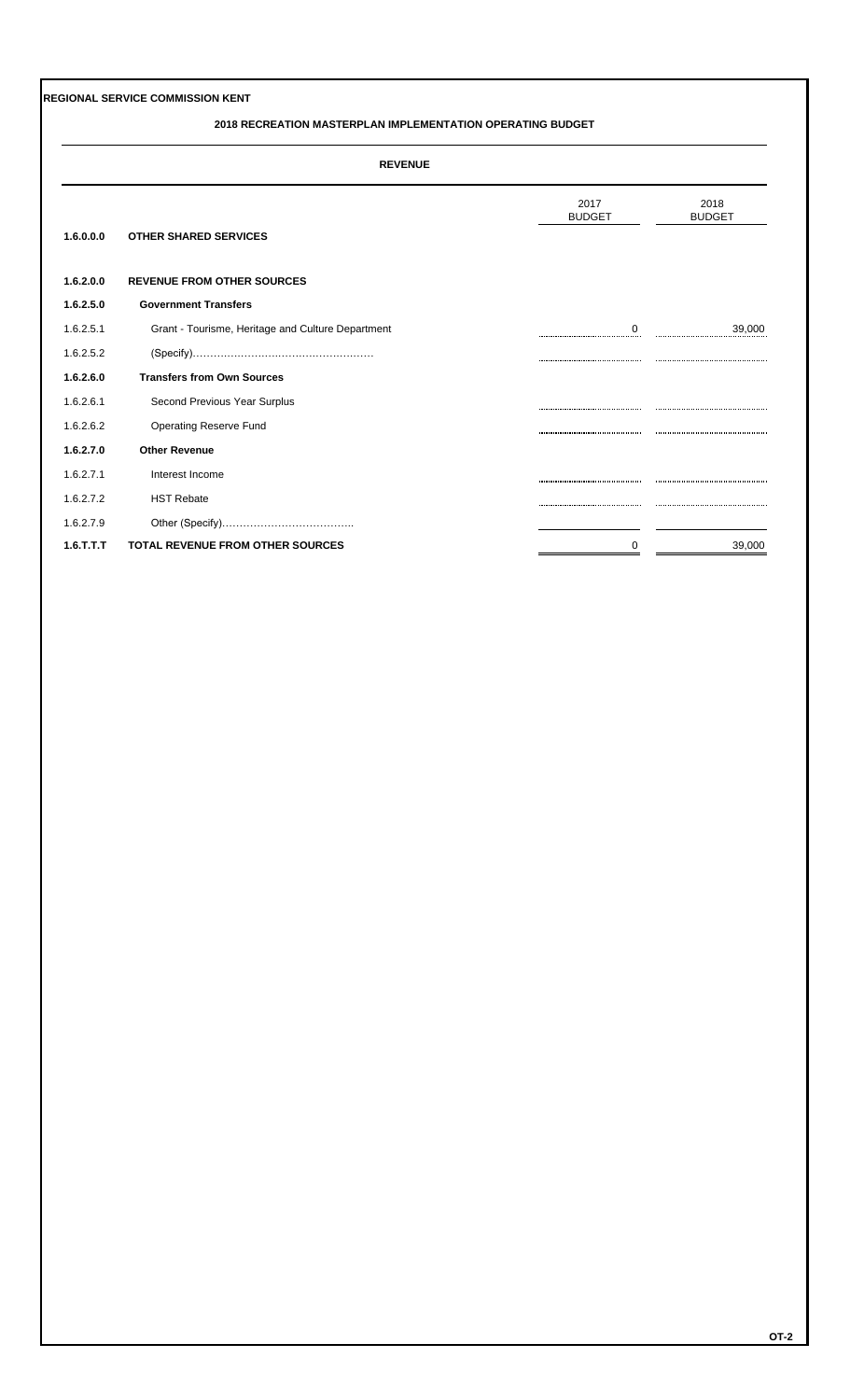#### **2018 RECREATION MASTERPLAN IMPLEMENTATION OPERATING BUDGET**

| <b>EXPENDITURE</b> |  |
|--------------------|--|
|                    |  |

|           |                                                     | 2017<br><b>BUDGET</b> | 2018<br><b>BUDGET</b> |
|-----------|-----------------------------------------------------|-----------------------|-----------------------|
| 2.6.0.0.0 | <b>OTHER SHARED SERVICES</b>                        |                       |                       |
| 2.6.2.0.0 | <b>ADMINISTRATION</b>                               |                       |                       |
| 2.6.2.0.1 | ALLOCATION FROM CORPORATE SERVICES (from page CS-1) | 1,000                 | 3,761                 |
| 2.6.2.1.0 | Personnel                                           |                       |                       |
| 2.6.2.1.1 | Salaries and Benefits                               | 17,000                | 61,000                |
| 2.6.2.1.2 | Travel                                              | 2,500                 | 3,000                 |
| 2.6.2.1.3 | Training and Development                            | 1,275                 | 2,000                 |
| 2.6.2.1.9 | Other (Specify)                                     |                       |                       |
| 2.6.2.2.0 | <b>Other Administrative Services</b>                |                       |                       |
| 2.6.2.2.1 | Advertising and Public Relations                    |                       |                       |
| 2.6.2.2.2 | Liability Insurance                                 |                       |                       |
| 2.6.2.2.3 | <b>Professional Services</b>                        |                       |                       |
| 2.6.2.2.4 | <b>Legal Services</b>                               |                       |                       |
| 2.6.2.2.5 | <b>Office Building</b>                              |                       |                       |
| 2.6.2.2.6 | Office Equipment and Supplies                       | 3,000                 | 4,000                 |
| 2.6.2.2.7 | Printing and Copying                                | 0                     | 4,000                 |
| 2.6.2.2.8 | Telecommunications                                  |                       |                       |
| 2.6.2.2.9 | Other (Specify)                                     |                       |                       |
| 2.6.2.T.T | <b>TOTAL ADMINISTRATION</b>                         | 24,775                | 77,761                |
| 2.6.4.0.0 | <b>FISCAL SERVICES</b>                              |                       |                       |
| 2.6.4.1.0 | Interest                                            |                       |                       |
| 2.6.4.1.1 | <b>Current Operations</b>                           | 225                   | 225                   |
| 2.8.1.1.7 | Short-Term borrowing for capital projects           |                       |                       |
| 2.6.4.1.3 | Long-Term Debt                                      |                       |                       |
| 2.6.4.2.0 | <b>Other Financing Charges</b>                      |                       |                       |
| 2.6.4.2.1 | <b>Debenture Discounts</b>                          |                       |                       |
| 2.6.4.2.2 | Cost of Issuing & Selling New Debentures            |                       |                       |
| 2.6.4.2.3 | <b>Banking Service Charge</b>                       |                       |                       |
| 2.6.4.2.9 |                                                     |                       |                       |
| 2.6.4.3.0 | <b>Transfers to Funds and Reserves</b>              |                       |                       |
| 2.6.4.3.1 | Capital Fund - Debt Repayment                       |                       |                       |
| 2.6.4.3.2 | Capital Fund - Asset Acquisition                    |                       |                       |
| 2.6.4.3.3 | <b>Capital Reserve</b>                              |                       |                       |
| 2.6.4.3.4 | <b>Operating Reserve</b>                            |                       |                       |
| 2.6.4.4.0 | <b>Other Fiscal Services</b>                        |                       |                       |
| 2.6.4.4.3 | Second Previous Year Deficit                        |                       |                       |
| 2.6.4.4.9 | Other (Specify)                                     |                       |                       |
|           |                                                     |                       |                       |
| 2.6.4.T.T | <b>TOTAL FISCAL SERVICES</b>                        | 225                   | 225                   |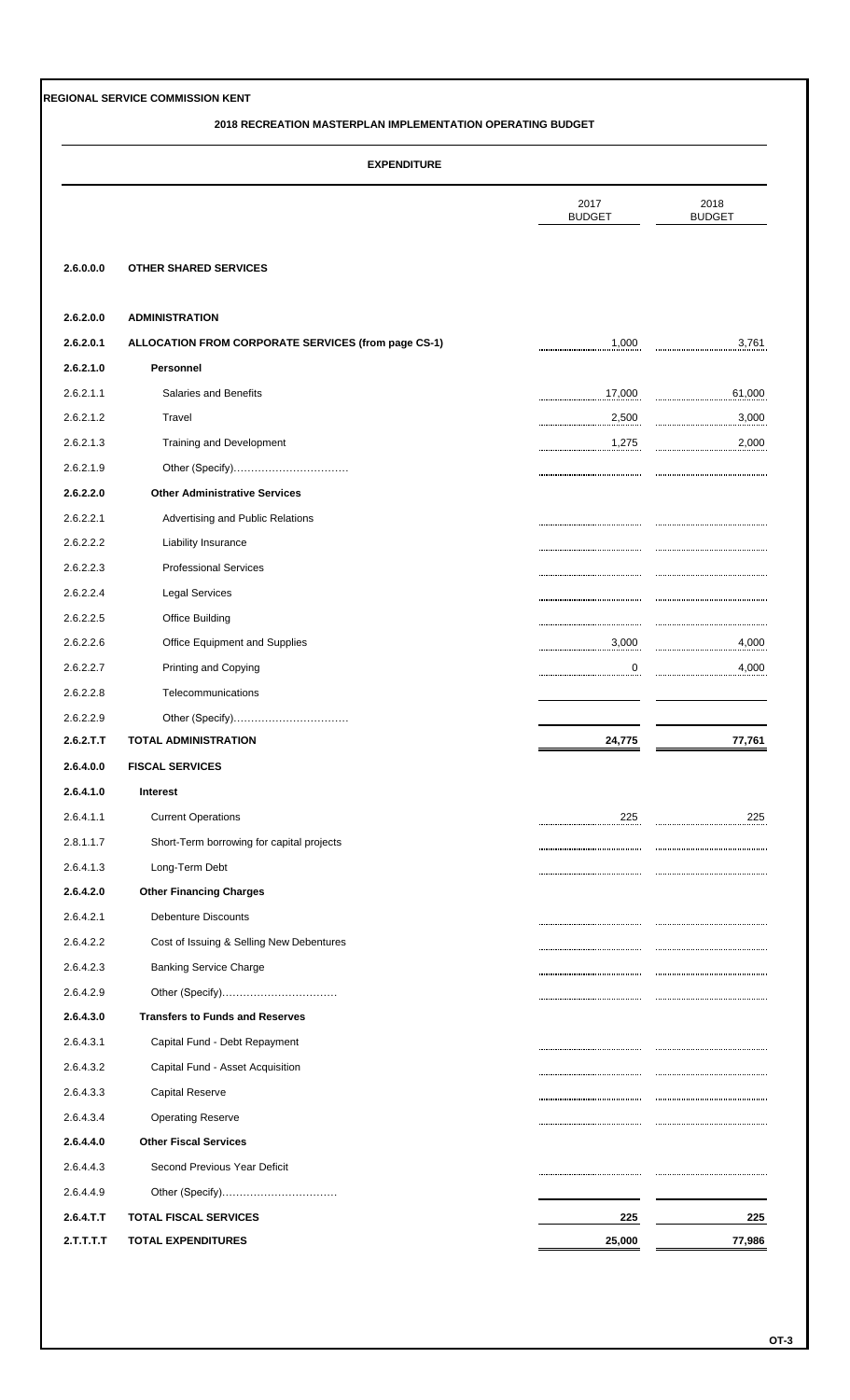| REGIONAL SERVICE COMMISSION KENT                     |                                                                        |                                                    |                                                            |
|------------------------------------------------------|------------------------------------------------------------------------|----------------------------------------------------|------------------------------------------------------------|
|                                                      |                                                                        | 2018 KENT NORTH CENTER OPERATING & CAPITAL BUDGETS |                                                            |
| <b>OPERATING BUDGET</b>                              |                                                                        |                                                    |                                                            |
| 1. Total Budget (from page OT-3)                     |                                                                        |                                                    | $\ldots \ldots \ldots \ldots \ldots \ldots \ldots 66,472\$ |
| 2. Less: Revenue from other sources (from page OT-2) |                                                                        |                                                    |                                                            |
| Net Budget to be raised from participating members   |                                                                        |                                                    | 66,472\$                                                   |
| <b>MEMBER CHARGES</b>                                |                                                                        | Cost Sharing Data                                  |                                                            |
| Member                                               | <b>Tax Base</b>                                                        | Specify:                                           | <b>Member Share</b>                                        |
| 1 Richibucto                                         | 107,061,500                                                            |                                                    | 15,364                                                     |
| 2 Rexton                                             | 81,598,600                                                             |                                                    | 9,098                                                      |
| 3 Local Service Districts                            | 437,606,850                                                            |                                                    | 42,010                                                     |
|                                                      | 626,266,950                                                            |                                                    | 66,472                                                     |
| <b>CAPITAL BUDGET</b>                                |                                                                        |                                                    |                                                            |
|                                                      | Total Cost Capital - Other Shared Services Fund (from page OT-Capital) |                                                    | <u>\$</u>                                                  |
| Less: Total sources of funds                         |                                                                        |                                                    | $\frac{1}{2}$                                              |
| Total Long-term borrowing                            |                                                                        |                                                    | \$                                                         |
|                                                      |                                                                        |                                                    |                                                            |
|                                                      |                                                                        |                                                    |                                                            |
|                                                      |                                                                        |                                                    |                                                            |
|                                                      |                                                                        |                                                    |                                                            |
|                                                      |                                                                        |                                                    |                                                            |
|                                                      |                                                                        |                                                    |                                                            |
|                                                      |                                                                        |                                                    |                                                            |
|                                                      |                                                                        |                                                    |                                                            |
|                                                      |                                                                        |                                                    |                                                            |
|                                                      |                                                                        |                                                    |                                                            |
|                                                      |                                                                        |                                                    | OT-1                                                       |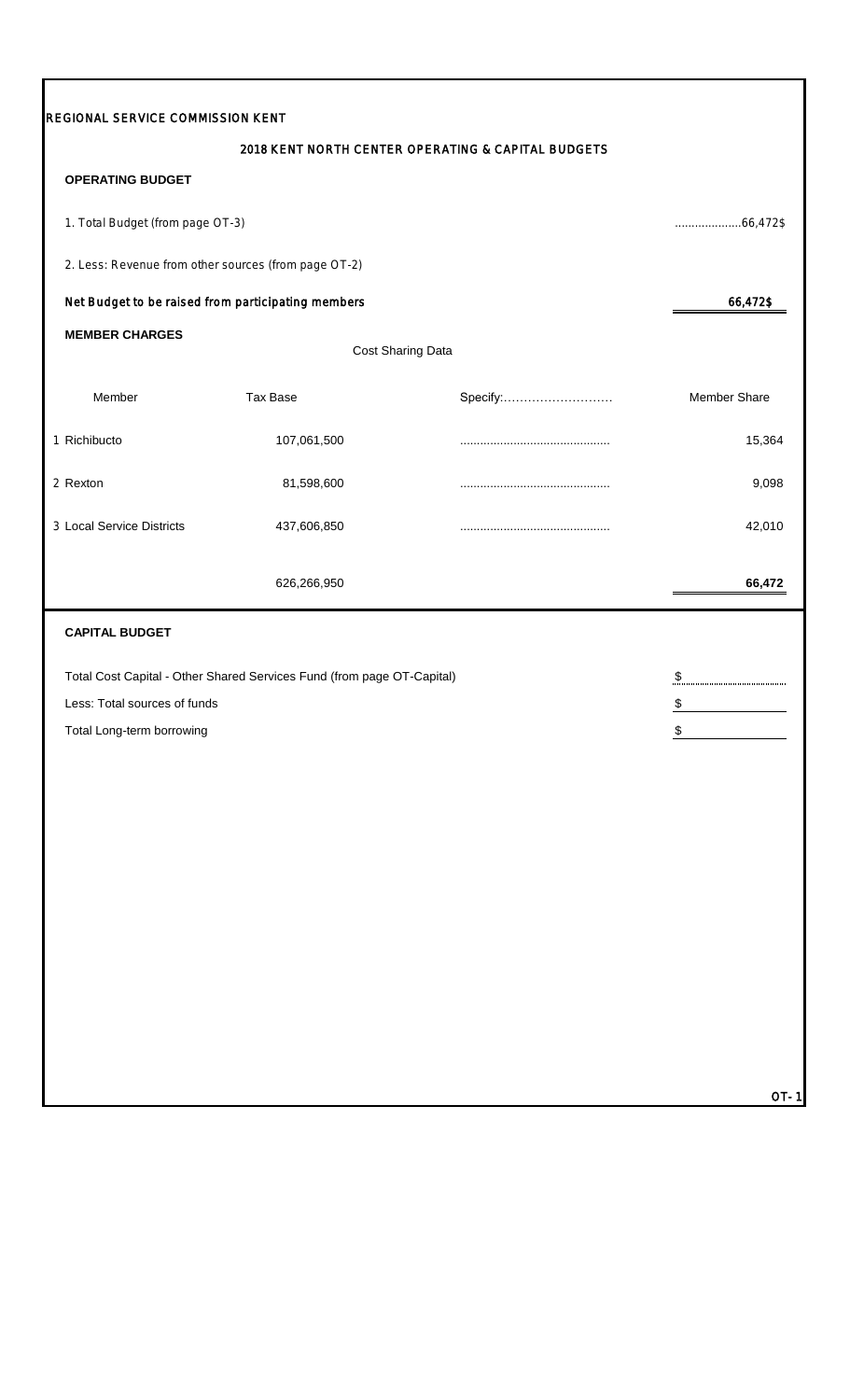#### **2018 KENT NORTH CENTER OPERATING BUDGET**

#### **REVENUE**

| 1.6.0.0.0 | <b>OTHER SHARED SERVICES</b>            | 2017<br><b>BUDGET</b> | 2018<br><b>BUDGET</b> |
|-----------|-----------------------------------------|-----------------------|-----------------------|
|           |                                         |                       |                       |
| 1.6.2.0.0 | <b>REVENUE FROM OTHER SOURCES</b>       |                       |                       |
| 1.6.2.5.0 | <b>Government Transfers</b>             |                       |                       |
| 1.6.2.5.1 |                                         |                       |                       |
| 1.6.2.5.2 |                                         |                       |                       |
| 1.6.2.6.0 | <b>Transfers from Own Sources</b>       |                       |                       |
| 1.6.2.6.1 | Second Previous Year Surplus            |                       |                       |
| 1.6.2.6.2 | Operating Reserve Fund                  |                       |                       |
| 1.6.2.7.0 | <b>Other Revenue</b>                    |                       |                       |
| 1.6.2.7.1 | Interest Income                         |                       |                       |
| 1.6.2.7.2 | <b>HST Rebate</b>                       |                       |                       |
| 1.6.2.7.9 |                                         |                       |                       |
| 1.6.T.T.T | <b>TOTAL REVENUE FROM OTHER SOURCES</b> |                       |                       |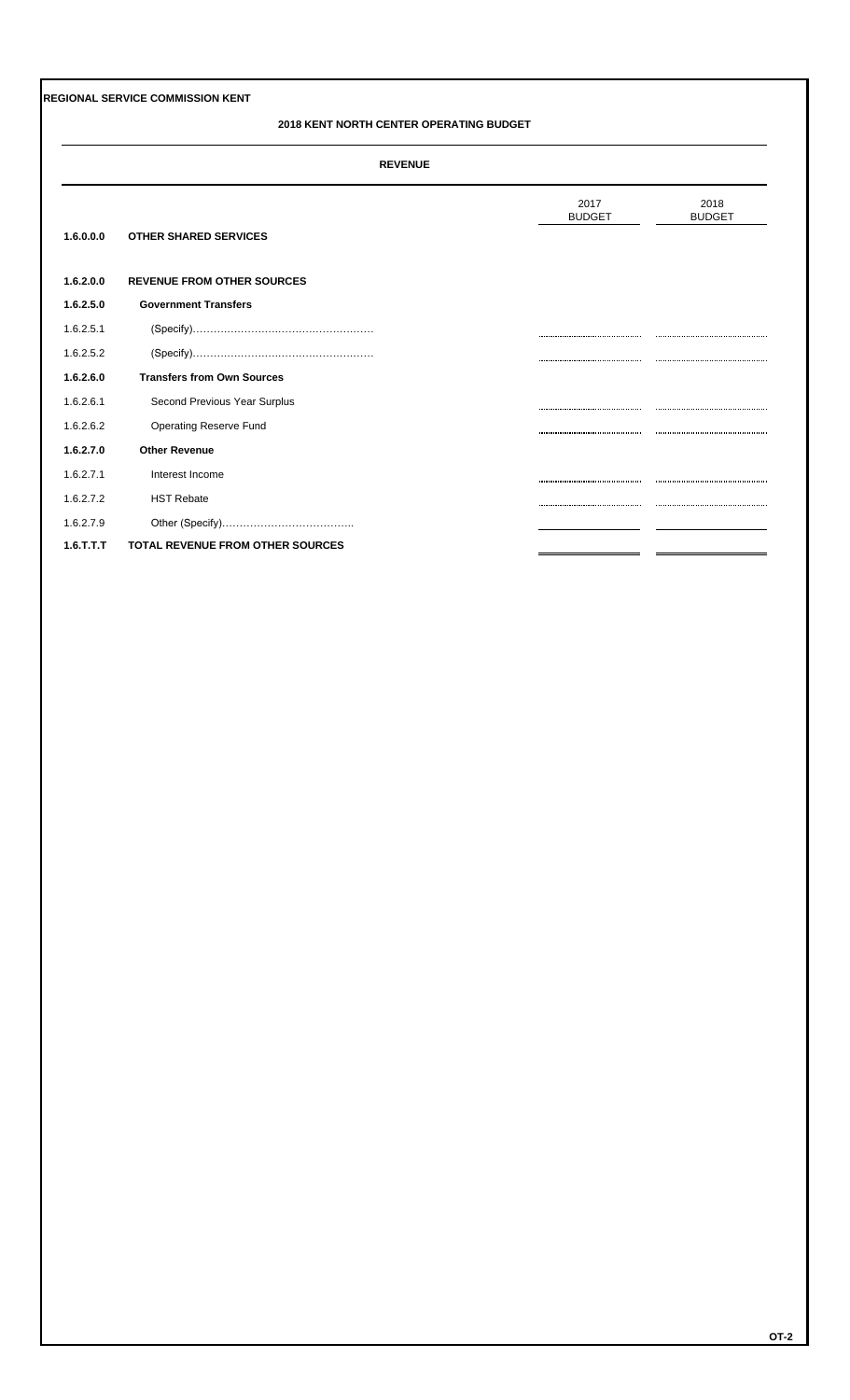### **2018 KENT NORTH CENTER OPERATING BUDGET**

| <b>EXPENDITURE</b> |  |  |
|--------------------|--|--|
|                    |  |  |

|            |                                                     | 2017<br><b>BUDGET</b> | 2018<br><b>BUDGET</b> |
|------------|-----------------------------------------------------|-----------------------|-----------------------|
| 2.6.0.0.0  | <b>OTHER SHARED SERVICES</b>                        |                       |                       |
| 2.6.2.0.0  | <b>ADMINISTRATION</b>                               |                       |                       |
| 2.6.2.0.1  | ALLOCATION FROM CORPORATE SERVICES (from page CS-1) |                       | 1,500                 |
| 2.6.2.1.0  | Personnel                                           |                       |                       |
| 2.6.2.1.1  | Salaries and Benefits                               |                       |                       |
| 2.6.2.1.2  | Travel                                              |                       |                       |
| 2.6.2.1.3  | Training and Development                            |                       |                       |
| 2.6.2.1.9  | Transfer to the Town of Richibucto                  |                       | 62,923                |
| 2.6.2.2.0  | <b>Other Administrative Services</b>                |                       |                       |
| 2.6.2.2.1  | Advertising and Public Relations                    |                       | 1,824                 |
| 2.6.2.2.2  | Liability Insurance                                 |                       |                       |
| 2.6.2.2.3  | <b>Professional Services</b>                        |                       |                       |
| 2.6.2.2.4  | <b>Legal Services</b>                               |                       |                       |
| 2.6.2.2.5  | <b>Office Building</b>                              |                       |                       |
| 2.6.2.2.6  | Office Equipment and Supplies                       |                       |                       |
| 2.6.2.2.7  | Printing and Copying                                |                       |                       |
| 2.6.2.2.8  | Telecommunications                                  |                       |                       |
| 2.6.2.2.9  | Other (Specify)                                     |                       |                       |
| 2.6.2.T.T  | <b>TOTAL ADMINISTRATION</b>                         |                       | 66,247                |
| 2.6.4.0.0  | <b>FISCAL SERVICES</b>                              |                       |                       |
| 2.6.4.1.0  | Interest                                            |                       |                       |
| 2.6.4.1.1  | <b>Current Operations</b>                           |                       | 225                   |
| 2.8.1.1.7  | Short-Term borrowing for capital projects           |                       |                       |
| 2.6.4.1.3  | Long-Term Debt                                      |                       |                       |
| 2.6.4.2.0  | <b>Other Financing Charges</b>                      |                       |                       |
| 2.6.4.2.1  | <b>Debenture Discounts</b>                          |                       |                       |
| 2.6.4.2.2  | Cost of Issuing & Selling New Debentures            |                       |                       |
| 2.6.4.2.3  | <b>Banking Service Charge</b>                       |                       |                       |
| 2.6.4.2.9  |                                                     |                       |                       |
| 2.6.4.3.0  | <b>Transfers to Funds and Reserves</b>              |                       |                       |
| 2.6.4.3.1  | Capital Fund - Debt Repayment                       |                       |                       |
| 2.6.4.3.2  | Capital Fund - Asset Acquisition                    |                       |                       |
| 2.6.4.3.3  | <b>Capital Reserve</b>                              |                       |                       |
| 2.6.4.3.4  | <b>Operating Reserve</b>                            |                       |                       |
|            | <b>Other Fiscal Services</b>                        |                       |                       |
| 2.6.4.4.0  |                                                     |                       |                       |
| 2.6.4.4.3  | Second Previous Year Deficit                        |                       |                       |
| 2.6.4.4.9  | Other (Specify)                                     |                       |                       |
| 2.6.4. T.T | <b>TOTAL FISCAL SERVICES</b>                        |                       | 225                   |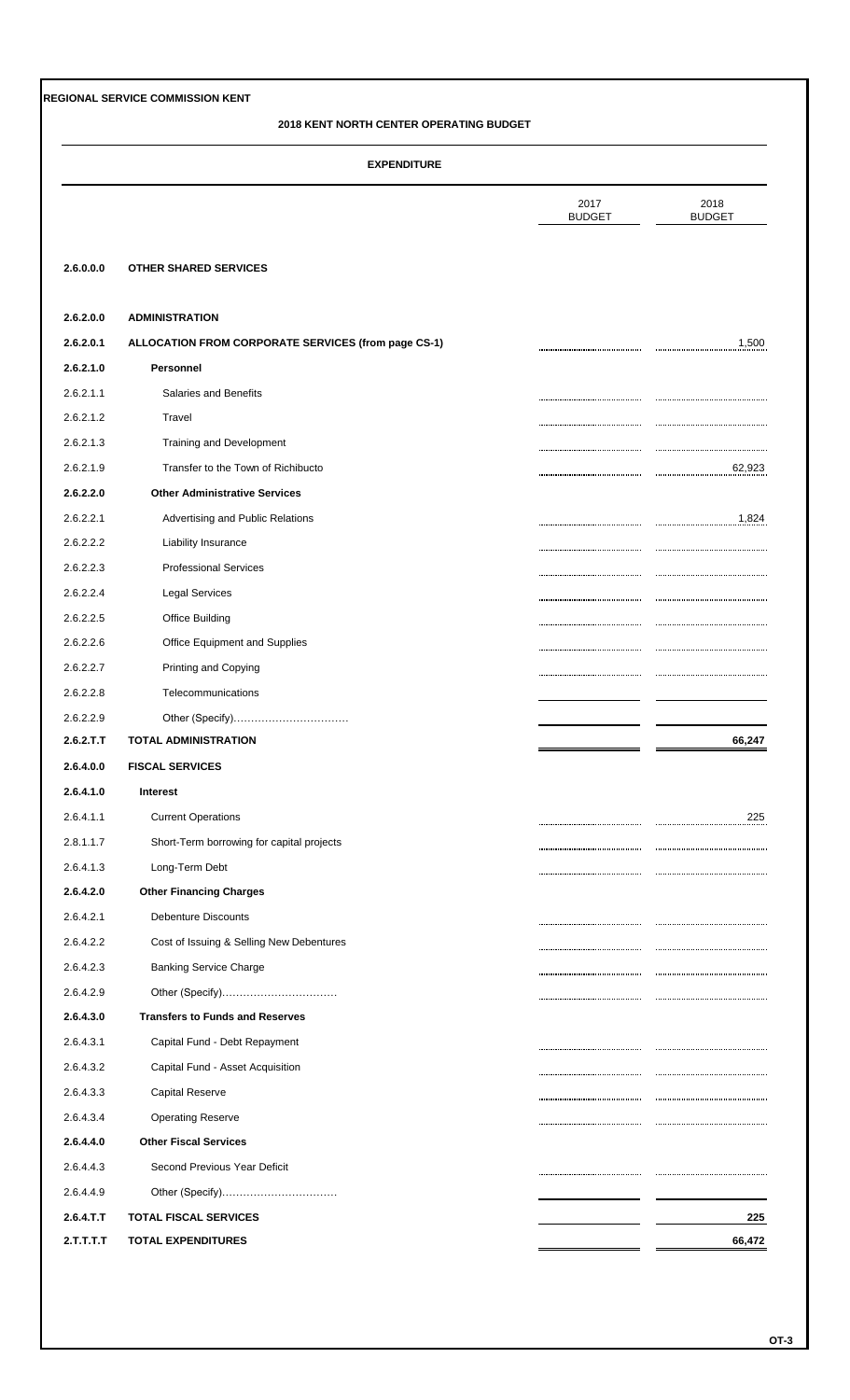| 2018 RURAL DEVELOPMENT OPERATING & CAPITAL BUDGETS<br><b>OPERATING BUDGET</b><br>1. Total Budget (from page OT-3)<br>2. Less: Revenue from other sources (from page OT-2)<br>Net Budget to be raised from participating members<br><b>MEMBER CHARGES</b><br>Cost Sharing Data<br>Member<br>Population (2016)<br>Tax Base (2017)<br>1 Bouctouche<br>2,361<br>212,683,000<br>2,649<br>2 Cocagne<br>198,849,450<br>3 Rexton<br>830<br>81,598,600<br>4 Richibucto<br>1,266<br>107,061,500<br>5 Rogersville<br>1,166<br>53,801,650<br>6 Saint-Antoine<br>1,733<br>108,688,300<br>7 Saint-Louis-de-Kent<br>856<br>58,769,400<br>19,711<br>8 Districts de services locaux<br>1,284,344,700<br>30,572<br>2,105,796,600<br><b>CAPITAL BUDGET</b><br>Total Cost Capital - Other Shared Services Fund (from page OT-Capital)<br>$\boldsymbol{\theta}$ | REGIONAL SERVICE COMMISSION KENT |  |                     |
|--------------------------------------------------------------------------------------------------------------------------------------------------------------------------------------------------------------------------------------------------------------------------------------------------------------------------------------------------------------------------------------------------------------------------------------------------------------------------------------------------------------------------------------------------------------------------------------------------------------------------------------------------------------------------------------------------------------------------------------------------------------------------------------------------------------------------------------------|----------------------------------|--|---------------------|
|                                                                                                                                                                                                                                                                                                                                                                                                                                                                                                                                                                                                                                                                                                                                                                                                                                            |                                  |  |                     |
|                                                                                                                                                                                                                                                                                                                                                                                                                                                                                                                                                                                                                                                                                                                                                                                                                                            |                                  |  |                     |
|                                                                                                                                                                                                                                                                                                                                                                                                                                                                                                                                                                                                                                                                                                                                                                                                                                            |                                  |  | 21,057              |
|                                                                                                                                                                                                                                                                                                                                                                                                                                                                                                                                                                                                                                                                                                                                                                                                                                            |                                  |  |                     |
|                                                                                                                                                                                                                                                                                                                                                                                                                                                                                                                                                                                                                                                                                                                                                                                                                                            |                                  |  | 21,057              |
|                                                                                                                                                                                                                                                                                                                                                                                                                                                                                                                                                                                                                                                                                                                                                                                                                                            |                                  |  |                     |
|                                                                                                                                                                                                                                                                                                                                                                                                                                                                                                                                                                                                                                                                                                                                                                                                                                            |                                  |  |                     |
|                                                                                                                                                                                                                                                                                                                                                                                                                                                                                                                                                                                                                                                                                                                                                                                                                                            |                                  |  | <b>Member Share</b> |
|                                                                                                                                                                                                                                                                                                                                                                                                                                                                                                                                                                                                                                                                                                                                                                                                                                            |                                  |  | 2,126               |
|                                                                                                                                                                                                                                                                                                                                                                                                                                                                                                                                                                                                                                                                                                                                                                                                                                            |                                  |  | 1,988               |
|                                                                                                                                                                                                                                                                                                                                                                                                                                                                                                                                                                                                                                                                                                                                                                                                                                            |                                  |  | 816                 |
|                                                                                                                                                                                                                                                                                                                                                                                                                                                                                                                                                                                                                                                                                                                                                                                                                                            |                                  |  | 1,071               |
|                                                                                                                                                                                                                                                                                                                                                                                                                                                                                                                                                                                                                                                                                                                                                                                                                                            |                                  |  | 538                 |
|                                                                                                                                                                                                                                                                                                                                                                                                                                                                                                                                                                                                                                                                                                                                                                                                                                            |                                  |  | 1,087               |
|                                                                                                                                                                                                                                                                                                                                                                                                                                                                                                                                                                                                                                                                                                                                                                                                                                            |                                  |  | 588                 |
|                                                                                                                                                                                                                                                                                                                                                                                                                                                                                                                                                                                                                                                                                                                                                                                                                                            |                                  |  | 12,843              |
|                                                                                                                                                                                                                                                                                                                                                                                                                                                                                                                                                                                                                                                                                                                                                                                                                                            |                                  |  | 21,057              |
|                                                                                                                                                                                                                                                                                                                                                                                                                                                                                                                                                                                                                                                                                                                                                                                                                                            |                                  |  |                     |
|                                                                                                                                                                                                                                                                                                                                                                                                                                                                                                                                                                                                                                                                                                                                                                                                                                            |                                  |  |                     |
| Less: Total sources of funds<br>$\frac{1}{2}$                                                                                                                                                                                                                                                                                                                                                                                                                                                                                                                                                                                                                                                                                                                                                                                              |                                  |  |                     |
| Total Long-term borrowing<br>\$                                                                                                                                                                                                                                                                                                                                                                                                                                                                                                                                                                                                                                                                                                                                                                                                            |                                  |  |                     |

П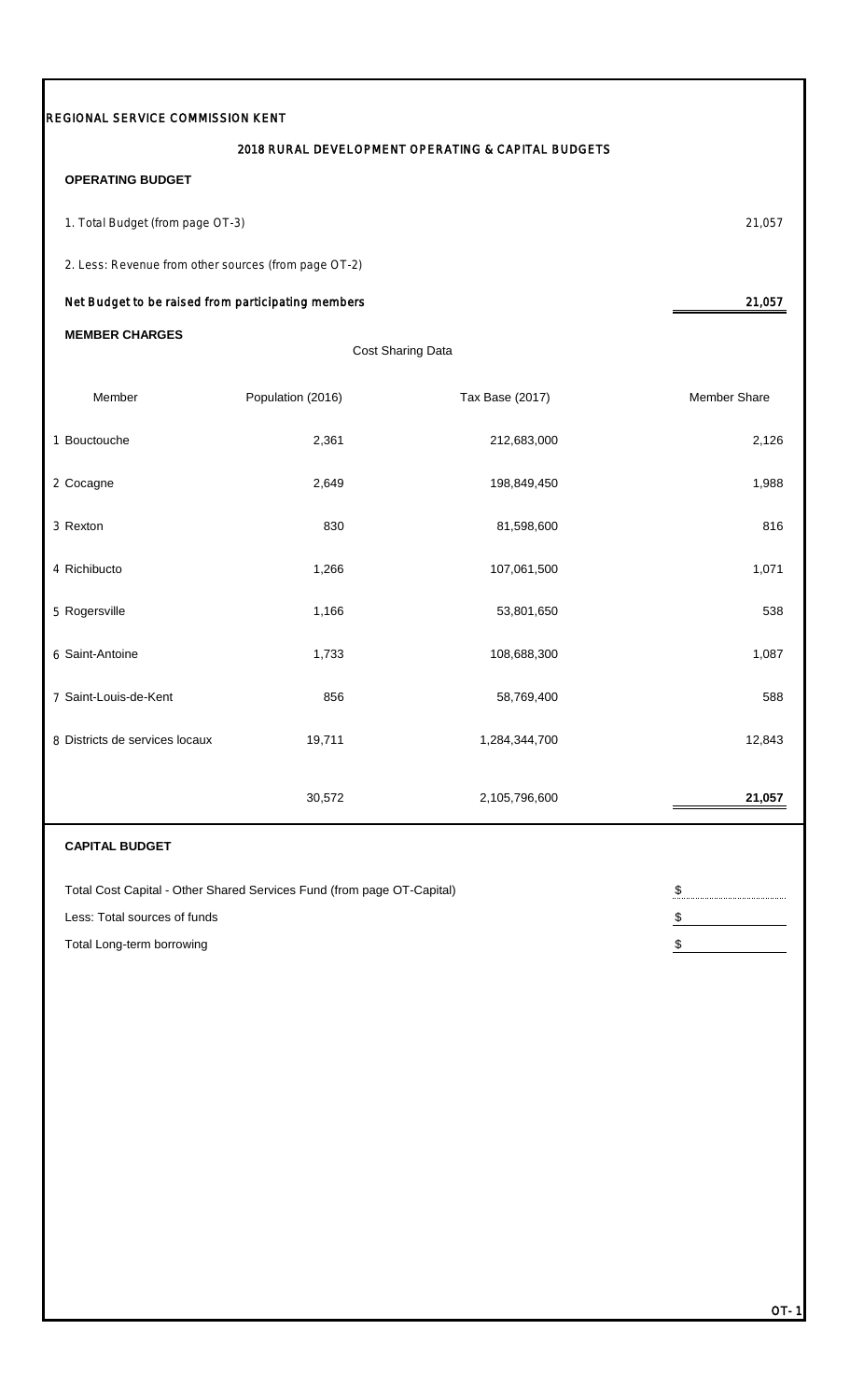#### **2018 TOURISM OPERATING BUDGET**

#### **REVENUE**

|              |                                         | 2017<br><b>BUDGET</b> | 2018<br><b>BUDGET</b> |
|--------------|-----------------------------------------|-----------------------|-----------------------|
| 1.6.0.0.0    | <b>OTHER SHARED SERVICES</b>            |                       |                       |
| 1.6.2.0.0    | <b>REVENUE FROM OTHER SOURCES</b>       |                       |                       |
| 1.6.2.5.0    | <b>Government Transfers</b>             |                       |                       |
| 1.6.2.5.1    |                                         |                       |                       |
| 1.6.2.5.2    |                                         |                       |                       |
| 1.6.2.6.0    | <b>Transfers from Own Sources</b>       |                       |                       |
| 1.6.2.6.1    | Second Previous Year Surplus            |                       |                       |
| 1.6.2.6.2    | Operating Reserve Fund                  |                       |                       |
| 1.6.2.7.0    | <b>Other Revenue</b>                    |                       |                       |
| 1.6.2.7.1    | Interest Income                         |                       |                       |
| 1.6.2.7.2    | <b>HST Rebate</b>                       |                       |                       |
| 1.6.2.7.9    |                                         |                       |                       |
| $1.6$ .T.T.T | <b>TOTAL REVENUE FROM OTHER SOURCES</b> |                       |                       |